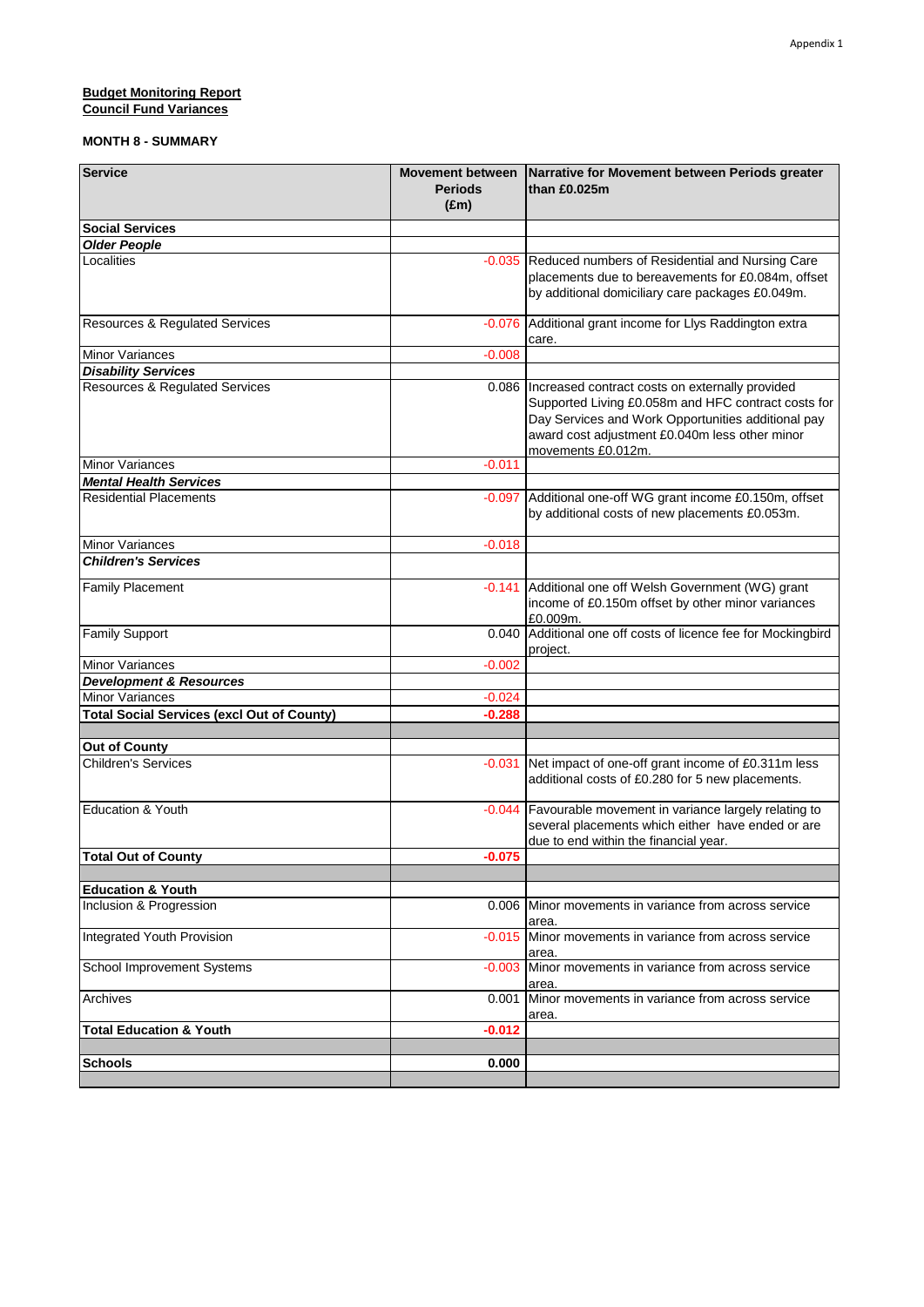| <b>Streetscene &amp; Transportation</b>             |          |                                                             |
|-----------------------------------------------------|----------|-------------------------------------------------------------|
| <b>Transportation &amp; Logistics</b>               |          | 0.209 Extra School Buses are required due to schools being  |
|                                                     |          | oversubscribed from September 2018. There is an             |
|                                                     |          | increase of 95 pupils qualifying for transport resulting    |
|                                                     |          | in additional pressure of £0.150m. For Special              |
|                                                     |          | Educational Needs there is an increase of 20 routes         |
|                                                     |          | for pupils with complex needs requiring solo transport      |
|                                                     |          | totalling £0.180m. This is offset by a contribution of      |
|                                                     |          | £0.109m from the school transition budget within            |
|                                                     |          | Education.                                                  |
| Other minor variances                               | 0.011    |                                                             |
| <b>Total Streetscene &amp; Transportation</b>       | 0.220    |                                                             |
|                                                     |          |                                                             |
| <b>Planning, Environment &amp; Economy</b>          |          |                                                             |
| Access                                              |          | 0.015 Minor variances.                                      |
| Management & Strategy                               |          | -0.020 Two vacant posts.                                    |
|                                                     |          |                                                             |
| <b>Minor Variances</b>                              | $-0.003$ |                                                             |
| <b>Total Planning &amp; Environment</b>             | $-0.007$ |                                                             |
|                                                     |          |                                                             |
| <b>People &amp; Resources</b><br>HR & OD            |          |                                                             |
|                                                     |          | -0.002 Minor variances.<br>-0.012 Minor variances.          |
| Corporate Finance                                   |          |                                                             |
| <b>Total People &amp; Resources</b>                 | $-0.014$ |                                                             |
| Governance                                          |          |                                                             |
| <b>Legal Services</b>                               |          | 0.000 Minor variances.                                      |
|                                                     |          | 0.000 Minor variances.                                      |
| <b>Democratic Services</b><br><b>Internal Audit</b> |          |                                                             |
|                                                     |          | 0.000 Minor variances.                                      |
| Procurement<br><b>ICT</b>                           |          | 0.000 Minor variances.                                      |
|                                                     |          | 0.006 Minor variances.                                      |
| <b>Customer Services</b>                            |          | 0.003 Minor variances.                                      |
| Revenues                                            |          | -0.112 Increased surplus on Council Tax Collection Fund     |
|                                                     |          | £0.069m. Vacancy savings of £0.029m. Minor                  |
| <b>Total Governance</b>                             | $-0.102$ | variances £0.014m reduction.                                |
|                                                     |          |                                                             |
| <b>Strategic Programmes</b>                         |          |                                                             |
| <b>Minor Variances</b>                              | $-0.001$ |                                                             |
| <b>Total Strategic Programmes</b>                   | $-0.001$ |                                                             |
|                                                     |          |                                                             |
| <b>Housing &amp; Assets</b>                         |          |                                                             |
| <b>Benefits</b>                                     |          | -0.032 Additional underspend on CTRS £0.050m. IT and        |
|                                                     |          | postage related expenditure increase of £0.061m.            |
|                                                     |          | Additional New Burdens grant funding £0.069m. Other         |
|                                                     |          | minor increases £0.026m.                                    |
| <b>Housing Solutions</b>                            |          | 0.014 Grant maximisation for staffing costs £0.041m. Senior |
|                                                     |          | management restructure efficiency shortfall £0.035m.        |
|                                                     |          | Other minor increases £0.020m.                              |
| <b>Minor Variances</b>                              | $-0.019$ |                                                             |
| <b>Total Housing &amp; Assets</b>                   | $-0.037$ |                                                             |
|                                                     |          |                                                             |
| <b>Chief Executive's</b>                            |          | -0.014 Minor variances.                                     |
|                                                     |          |                                                             |
| <b>Central and Corporate Finance</b>                | $-0.020$ | Minor Variances £0.020m.                                    |
|                                                     |          |                                                             |
| <b>Grand Total</b>                                  | $-0.351$ |                                                             |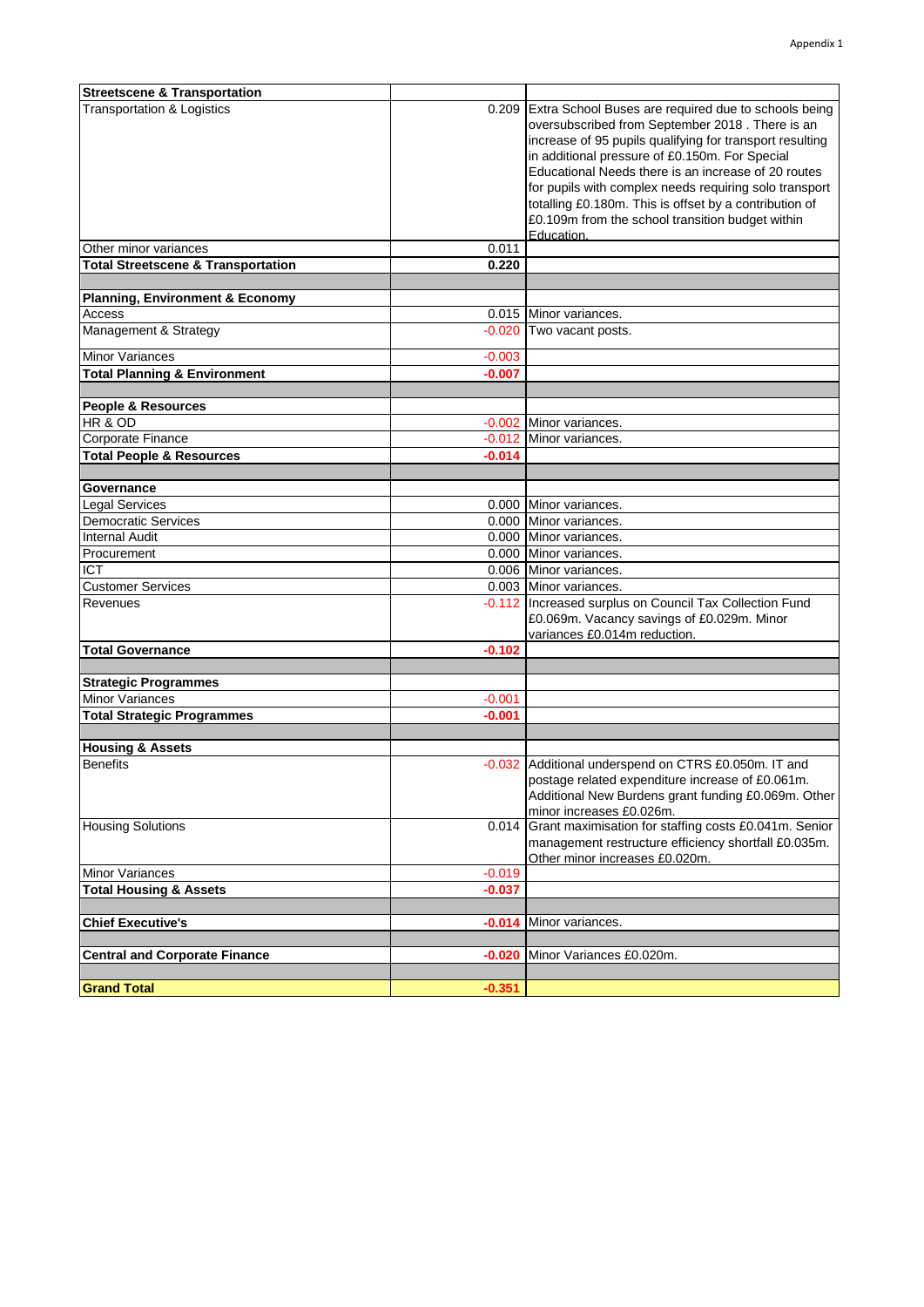| <b>Service</b>                                               | <b>Revised</b><br><b>Budget</b><br>$(\text{Em})$ | Projected<br>Outturn<br>$(\text{Em})$ | Variance<br>$(\text{Em})$ | <b>Last Month</b><br>Variance<br>$(\text{Em})$ | <b>Cause of Major Variance</b><br><b>Action Required</b>                                                                                                                                                                                                                                                                                                                                                                                                                                                                                                  |                                 |  |
|--------------------------------------------------------------|--------------------------------------------------|---------------------------------------|---------------------------|------------------------------------------------|-----------------------------------------------------------------------------------------------------------------------------------------------------------------------------------------------------------------------------------------------------------------------------------------------------------------------------------------------------------------------------------------------------------------------------------------------------------------------------------------------------------------------------------------------------------|---------------------------------|--|
| <b>Social Services</b>                                       |                                                  |                                       |                           |                                                |                                                                                                                                                                                                                                                                                                                                                                                                                                                                                                                                                           |                                 |  |
| <b>Older People</b><br>Localities                            | 16.987                                           | 16.913                                | $-0.074$                  | $-0.039$                                       | Residential and Nursing Care reflects<br>a projected overspend of £0.326m<br>due to increased numbers of funded<br>placements following the increase in<br>the capital limit to £40,000.<br>Domiciliary Care reflects a projected                                                                                                                                                                                                                                                                                                                         | Continue to monitor and review. |  |
|                                                              |                                                  |                                       |                           |                                                | underspend of £0.172m based on<br>existing service users, however there<br>are challenges due to capacity of<br>external supply markets which are<br>currently having to be met within<br>Provider Services.                                                                                                                                                                                                                                                                                                                                              |                                 |  |
|                                                              |                                                  |                                       |                           |                                                | Other underspends include a<br>projected underspend of £0.036m on<br>day care due to reduced demand,<br>£0.046m on Intake/First Contact due<br>to vacancy savings and £0.023m on<br>Minor Adaptations.                                                                                                                                                                                                                                                                                                                                                    |                                 |  |
|                                                              |                                                  |                                       |                           |                                                | Locality Teams staffing reflects a<br>projected underspend of £0.109m due<br>mainly to some posts being filled at<br>below the top of grade.                                                                                                                                                                                                                                                                                                                                                                                                              |                                 |  |
|                                                              |                                                  |                                       |                           |                                                | Minor variances account for a<br>£0.014m underspend.                                                                                                                                                                                                                                                                                                                                                                                                                                                                                                      |                                 |  |
| Community Equipment Contribution                             | 0.478                                            | 0.329                                 | $-0.150$                  | $-0.144$                                       | Following review and implementation<br>of an updated Section 33 partnership<br>agreement for the North East Wales<br><b>Community Equipment Store</b><br>(NEWCES), the contribution levels of<br>partners have reduced. In the longer<br>term this saving has been earmarked<br>for funding of some of the revenue<br>costs for the new extra care facilities.                                                                                                                                                                                            | Continue to monitor and review. |  |
| Resources & Regulated Services                               | 6.700                                            | 6.496                                 | $-0.204$                  | $-0.128$                                       | The main influence on the net<br>projected underspend of £0.204m is<br>extra care schemes where there is a<br>projected underspend of £0.415m due<br>mostly to the delay to the opening of<br>the new Llys Raddington, Flint extra<br>care facility and additional grant<br>income. This is offset by a projected<br>overspend of £0.134m on Home Care<br>due to the need to cover capacity<br>gaps in purchased Domiciliary Care.<br>There are also other minor<br>overspends amounting to a total of<br>£0.077m in Residential Care and Day<br>Centres. | Continue to monitor and review. |  |
| Minor Variances                                              | 0.896                                            | 0.853                                 | $-0.043$                  | $-0.040$                                       |                                                                                                                                                                                                                                                                                                                                                                                                                                                                                                                                                           |                                 |  |
| <b>Disability Services</b><br>Resources & Regulated Services | 23.185                                           | 23.310                                | 0.125                     |                                                | 0.039 The projected overspend of £0.125m<br>is mainly due to demand influences<br>within externally provided Supported<br>Livina                                                                                                                                                                                                                                                                                                                                                                                                                          | Continue to monitor and review. |  |
| <b>Disability Services</b>                                   | 0.533                                            | 0.445                                 | $-0.087$                  | $-0.067$                                       | The projected underspend is mainly<br>due to increased levels of<br>contributions from Betsi Cadwaladr<br>University Health Board (BCUHB) for<br>2 service users.                                                                                                                                                                                                                                                                                                                                                                                         | Continue to monitor and review. |  |
| <b>Minor Variances</b><br><b>Mental Health Services</b>      | 0.985                                            | 0.931                                 | $-0.054$                  | $-0.064$                                       |                                                                                                                                                                                                                                                                                                                                                                                                                                                                                                                                                           |                                 |  |
| <b>Residential Placements</b>                                | 1.184                                            | 1.445                                 | 0.261                     | 0.358                                          | Ongoing pressure due to the numbers<br>of long term residential placements,<br>including four new placements,<br>despite maximisation of opportunities<br>to secure joint funding contributions<br>from BCUHB. The overspend is offset<br>by £0.150m additional WG grant<br>income.                                                                                                                                                                                                                                                                       | Continue to monitor and review  |  |
| Minor Variances                                              | 2.622                                            | 2.572                                 | $-0.050$                  | $-0.032$                                       |                                                                                                                                                                                                                                                                                                                                                                                                                                                                                                                                                           |                                 |  |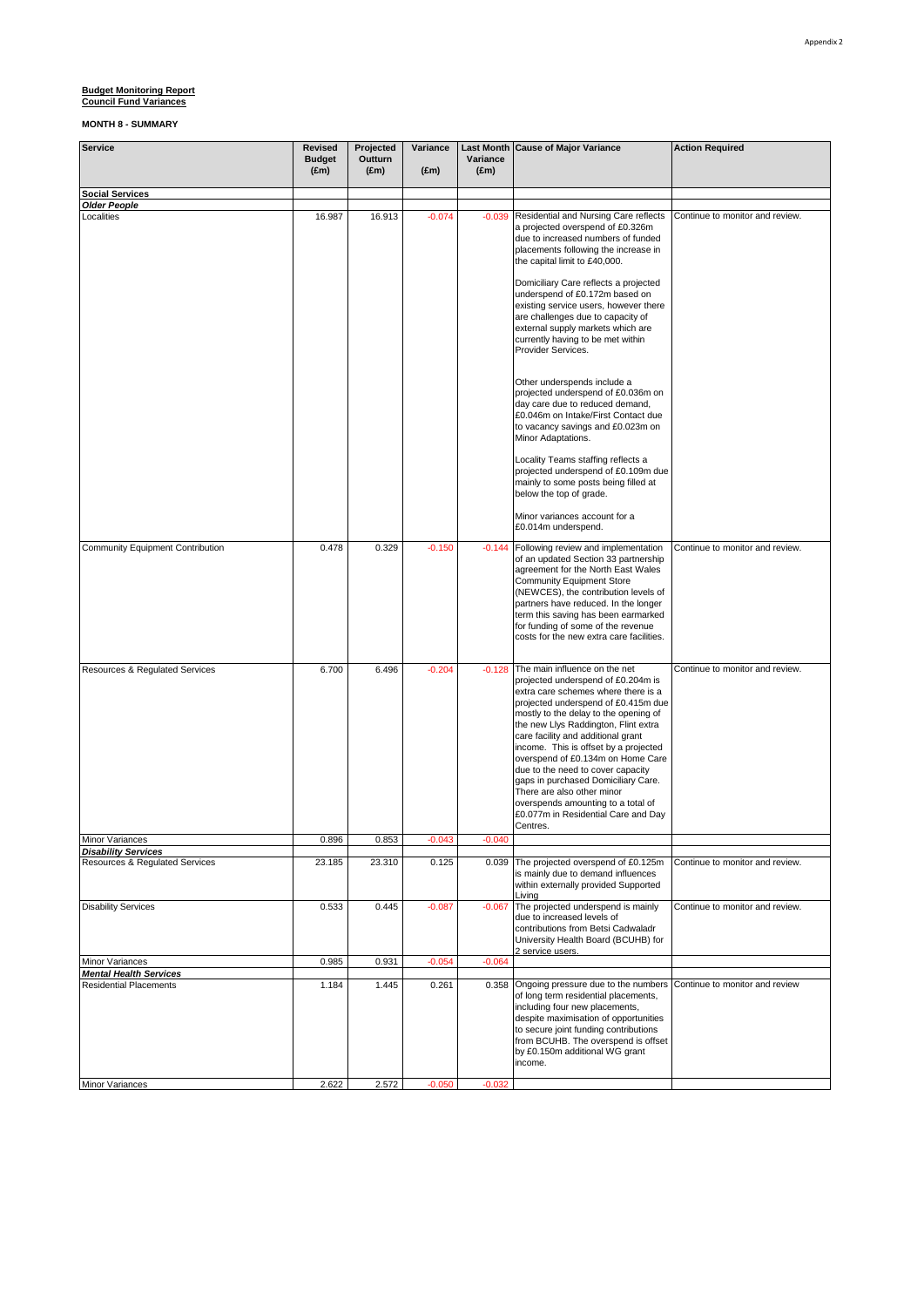| <b>Service</b>                                        | Revised<br><b>Budget</b><br>$(\text{Em})$ | Projected<br>Outturn<br>$(\text{Em})$ | Variance<br>$(\text{Em})$ | Variance<br>$(\text{Em})$ | Last Month Cause of Major Variance                                                                                                                                                                                                                                                                                                                                                                                                                                                                                                                                          | <b>Action Required</b>          |
|-------------------------------------------------------|-------------------------------------------|---------------------------------------|---------------------------|---------------------------|-----------------------------------------------------------------------------------------------------------------------------------------------------------------------------------------------------------------------------------------------------------------------------------------------------------------------------------------------------------------------------------------------------------------------------------------------------------------------------------------------------------------------------------------------------------------------------|---------------------------------|
| <b>Children's Services</b>                            |                                           |                                       |                           |                           |                                                                                                                                                                                                                                                                                                                                                                                                                                                                                                                                                                             |                                 |
| Family Placement                                      | 2.564                                     | 2.653                                 | 0.090                     | 0.231                     | The projected overspend is due to the<br>number of children in care. There<br>has been an increase in the number<br>of children who are subject to Foster<br>Care/Special Guardianship/Adoption<br>who have moved through the age<br>barriers. Other influences include new<br>adoption and Special Guardianship<br>Order (SGO) payments and new<br>Foster Carers entering the system,<br>foster carers progressing from Level<br>1, 2, 3 and 4. Travel costs and<br>Christmas and birthday allowances.<br>These costs are offset by £0.150m<br>additional WG grant income. | Continue to monitor and review  |
| <b>Family Support</b>                                 | 0.364                                     | 0.464                                 | 0.099                     | 0.060                     | Staff costs are higher than budget and<br>some of these costs are associated<br>with the carrying out of statutory<br>duties to support looked after children<br>in external placements. We have<br>many strategies to resolve this in the<br>longer term but in the short term we<br>need to fulfil our duties to oversee the<br>care of our younger people.                                                                                                                                                                                                               | Continue to monitor and review  |
| <b>Professional Support</b>                           | 5.023                                     | 5.100                                 | 0.077                     | 0.094                     | The projected overspend is due<br>mainly to ongoing service pressures<br>particularly within Prevention and<br>Support, and is influenced by the need<br>to support wider regional work on child<br>protection issues which has been<br>partly mitigated by an allocation of<br>£0.100m from the contingency<br>reserve.                                                                                                                                                                                                                                                    | Continue to monitor and review  |
| Minor Variances<br><b>Development &amp; Resources</b> | 1.329                                     | 1.351                                 | 0.022                     | 0.007                     |                                                                                                                                                                                                                                                                                                                                                                                                                                                                                                                                                                             |                                 |
| Charging Policy income                                | $-2.469$                                  | $-2.618$                              | $-0.149$                  | $-0.149$                  | The projected underspend is due to<br>surplus income which is mainly<br>caused by changes to disregard rules<br>on financial assessments which came<br>into effect from August 2016. The<br>additional budget which arises from<br>this surplus is earmarked for future<br>use in funding some of the revenue<br>costs for the new Holywell extra care<br>facility.                                                                                                                                                                                                         | Continue to monitor and review. |
| <b>Business Support Service</b>                       | 1.196                                     | 1.067                                 | $-0.129$                  | $-0.105$                  | The projected underspend of £0.129m Continue to monitor and review<br>is due to a number of short term<br>vacancy savings and some posts<br>currently occupied by staff who are<br>below top of grade.                                                                                                                                                                                                                                                                                                                                                                      |                                 |
| Safeguarding Unit                                     | 0.925                                     | 0.863                                 | $-0.062$                  |                           | -0.062 The projected underspend of £0.062m Continue to monitor and review<br>is mainly due to staffing savings of<br>£0.049m following a member of the<br>team leaving under Early Voluntary<br>Retirement (EVR) late in 2017/18. A<br>further influence is a non recurring<br>Welsh Government grant of £0.013m<br>in respect of support for Deprivation of<br>Liberty Safequarding Assessments<br>(DOLS).                                                                                                                                                                 |                                 |
| Commissioning                                         | 0.631                                     | 0.579                                 | $-0.052$                  | $-0.057$                  | The projected underspend is mainly<br>due to funding of a post from a grant<br>in the short term, plus some<br>reductions of hours following staff<br>returning from maternity leave.                                                                                                                                                                                                                                                                                                                                                                                       | Continue to monitor and review. |
| Vacancy Management                                    | 0.155                                     | $-0.041$                              | $-0.196$                  |                           | -0.175 Short term vacancy savings<br>transferred from across portfolio.                                                                                                                                                                                                                                                                                                                                                                                                                                                                                                     |                                 |
| Minor Variances                                       | 2.099                                     | 1.981                                 | 0.078                     | 0.062                     | A number of minor variances within<br>Development & Resources each less<br>than £0.050m.                                                                                                                                                                                                                                                                                                                                                                                                                                                                                    |                                 |
| <b>Total Social Services (excl Out of County)</b>     | 65.234                                    | 64.734                                | $-0.500$                  | $-0.212$                  |                                                                                                                                                                                                                                                                                                                                                                                                                                                                                                                                                                             |                                 |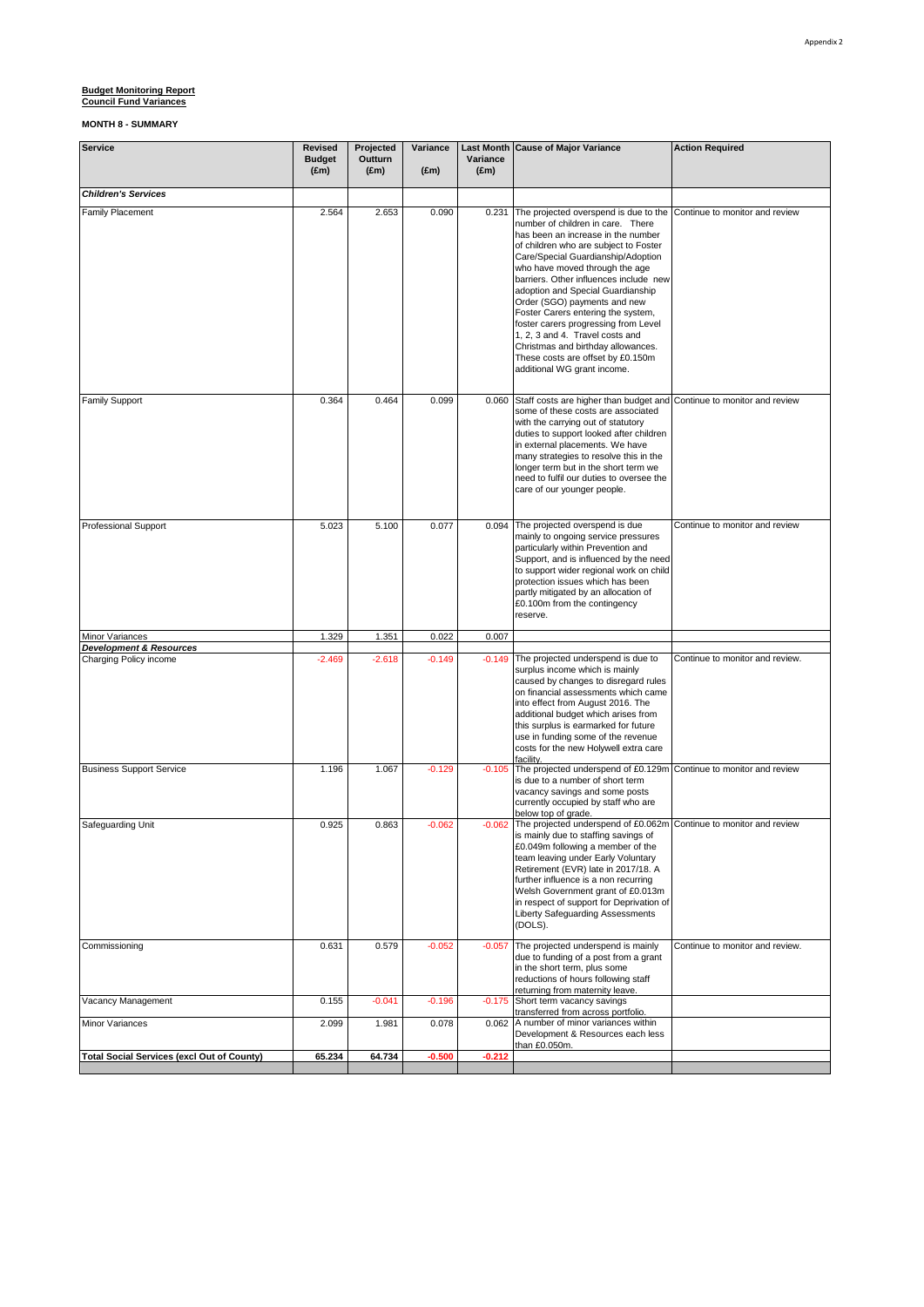| Service                            | <b>Revised</b><br><b>Budget</b> | Projected<br>Outturn | Variance      | Variance      | <b>Last Month Cause of Major Variance</b>                                                                                                                                                                                                                                                                                                    | <b>Action Required</b>                     |
|------------------------------------|---------------------------------|----------------------|---------------|---------------|----------------------------------------------------------------------------------------------------------------------------------------------------------------------------------------------------------------------------------------------------------------------------------------------------------------------------------------------|--------------------------------------------|
|                                    | $(\text{Em})$                   | $(\text{Em})$        | $(\text{Em})$ | $(\text{Em})$ |                                                                                                                                                                                                                                                                                                                                              |                                            |
| Out of County                      |                                 |                      |               |               |                                                                                                                                                                                                                                                                                                                                              |                                            |
| Children's Services                | 4.191                           | 5.174                | 0.983         |               | 1.014 There is a projected overspend of<br>£1.294m in Social Services Children's<br>Services which is based on current<br>clients and packages and which is<br>likely to be subject to variation during<br>the year. These costs are offset by<br>£0.311m from additional WG grant<br>income.                                                |                                            |
| Education & Youth                  | 3.083                           | 3.816                | 0.733         |               | 0.777 Variance relates to Out of County<br>placements. A substantial increase in<br>the number of new educational<br>placements for 2018/19.                                                                                                                                                                                                 | Continue close monitoring<br>arrangements. |
| <b>Total Out of County</b>         | 7.274                           | 8.991                | 1.717         | 1.791         |                                                                                                                                                                                                                                                                                                                                              |                                            |
|                                    |                                 |                      |               |               |                                                                                                                                                                                                                                                                                                                                              |                                            |
| <b>Education &amp; Youth</b>       | 3.824                           | 3.776                | $-0.047$      | $-0.054$      | Variance largely relates to delays in                                                                                                                                                                                                                                                                                                        |                                            |
| Inclusion & Progression            |                                 |                      |               |               | recruitment, includes other minor<br>variances from across service area.                                                                                                                                                                                                                                                                     |                                            |
| Integrated Youth Provision         | 1.348                           | 1.332                | $-0.016$      |               | -0.000 Minor variances from across service<br>area.                                                                                                                                                                                                                                                                                          |                                            |
| <b>School Improvement Systems</b>  | 1.777                           | 1.698                | $-0.079$      |               | -0.075 Variance largely relates to Early<br>Entitlement, a reduction in maintained<br>and non-maintained setting payments<br>as a result of demography and a<br>reduction of the number of settings<br>requiring funding. Includes hourly<br>reductions in established staff.<br>Includes other minor variances from<br>across service area. |                                            |
| Business Change & Support          | 0.414                           | 0.408                | $-0.007$      | $-0.007$      | Minor variances from across service<br>area.                                                                                                                                                                                                                                                                                                 |                                            |
| Archives                           | 0.290                           | 0.290                | 0.001         | 0.000         | Minor variances from across service<br>area.                                                                                                                                                                                                                                                                                                 |                                            |
| Minor Variances                    | 0.745                           | 0.745                | 0.000         | 0.000         |                                                                                                                                                                                                                                                                                                                                              |                                            |
| <b>Total Education &amp; Youth</b> | 8.398                           | 8.250                | $-0.148$      | $-0.136$      |                                                                                                                                                                                                                                                                                                                                              |                                            |
| <b>Schools</b>                     | 89.776                          | 89.776               | 0.000         | 0.000         |                                                                                                                                                                                                                                                                                                                                              |                                            |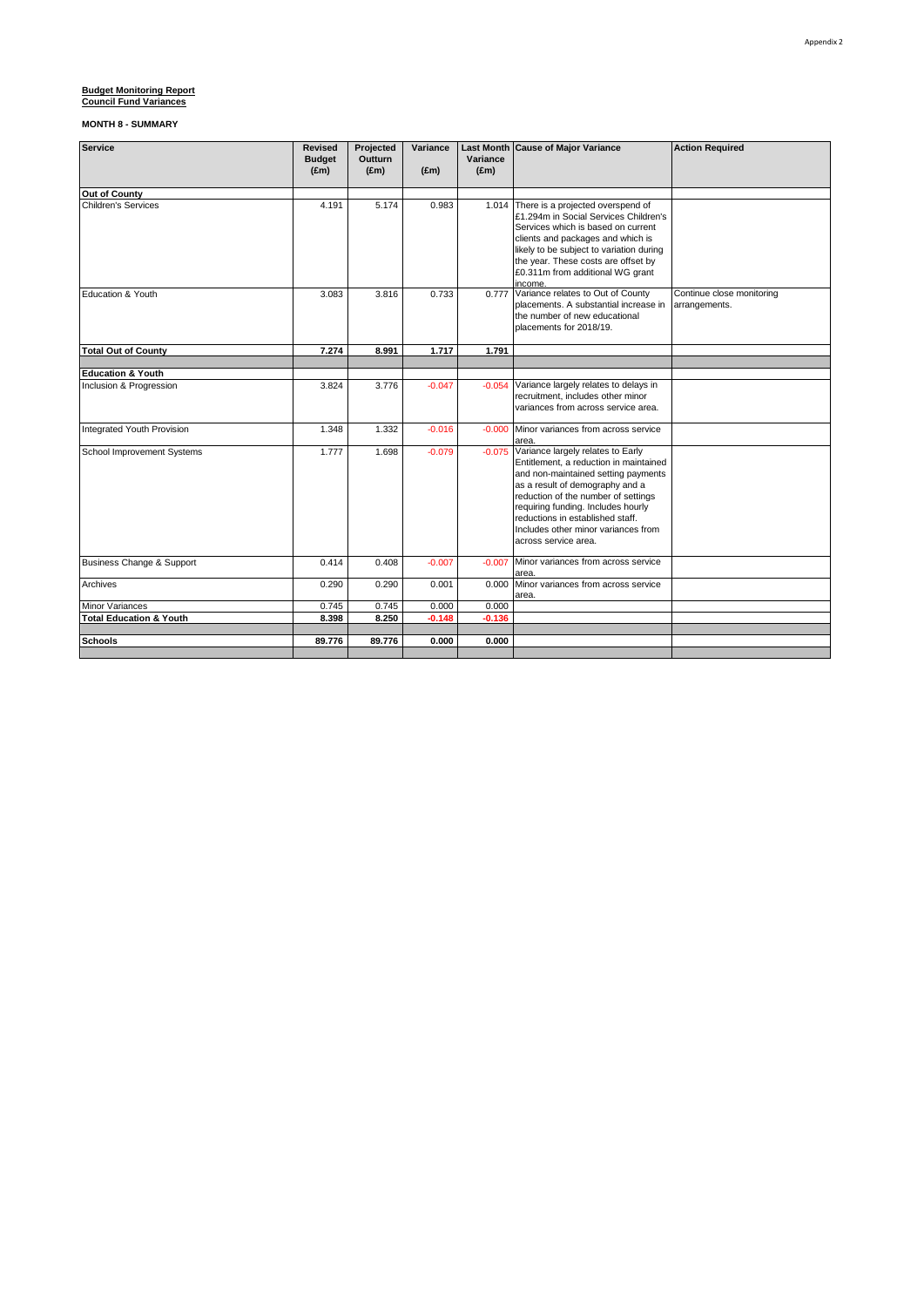| <b>Service</b>                                                              | Revised<br><b>Budget</b><br>$(\text{Em})$ | Projected<br>Outturn<br>$(\text{Em})$ | Variance<br>$(\text{Em})$ | Variance<br>$(\text{Em})$ | Last Month Cause of Major Variance                                                                                                                                                                                                                                                                                                                                                                                                                                                                                                                                                                                                                                                                                                   | <b>Action Required</b>                                                                                                                                                                                                                                                                 |
|-----------------------------------------------------------------------------|-------------------------------------------|---------------------------------------|---------------------------|---------------------------|--------------------------------------------------------------------------------------------------------------------------------------------------------------------------------------------------------------------------------------------------------------------------------------------------------------------------------------------------------------------------------------------------------------------------------------------------------------------------------------------------------------------------------------------------------------------------------------------------------------------------------------------------------------------------------------------------------------------------------------|----------------------------------------------------------------------------------------------------------------------------------------------------------------------------------------------------------------------------------------------------------------------------------------|
| <b>Streetscene &amp; Transportation</b><br>Ancillary Services & Performance | 4.085                                     | 4.234                                 | 0.150                     |                           | 0.142 Delay in the development of the new<br>Rockcliffe HRC site resulting in<br>additional running costs of two<br>existing sites continuing to operate<br>until October, 2018 totalling £0.050m.<br>Shortfall in Recycling Income due to<br>falling plastic, card and paper<br>recycling prices resulting from external<br>market factors £0.185m.<br>Additional income of £0.100m above<br>the original projections following the<br>rollout of brown bin charges.<br>Minor Variances £0.015m.                                                                                                                                                                                                                                    |                                                                                                                                                                                                                                                                                        |
| <b>Highways Network</b>                                                     | 8.120                                     | 8.546                                 | 0.426                     |                           | 0.426 Additional in year cost of known<br>Vehicle Insurance Premiums totalling<br>£0.060m.<br>Following increased car park charges<br>from May, 2018, together with<br>charges in Flint being implemented for<br>the first time, initial forecasts have<br>indicated lower than anticipated<br>income levels compared to original<br>projections. In addition, officers have<br>recently been appointed to meet the<br>necessary demands of parking<br>enforcement requirements across the<br>County. The overall variance totals<br>£0.260m.<br>Additional urgent road patching<br>repairs as a result of road condition<br>surveys £0.75m.<br>Minor variances of less than £0.025m<br>but totalling £0.030m across the<br>service. |                                                                                                                                                                                                                                                                                        |
| <b>Transportation &amp; Logistics</b>                                       | 9.267                                     | 9.838                                 | 0.571                     | 0.362                     | Additional pressure as a result of the<br>provision of additional school transpor<br>for pupils to Connahs Quay, Buckley<br>Elfed and Mold Campus £0.133m.<br>Community Travel pilot schemes of<br>£0.047m commencing January, 2019.<br>Increased transport provision to Social<br>Services £0.061m.<br>Extra School Buses are required due<br>to schools being oversubscribed from<br>September 2018 . There is an<br>increase of 95 pupils qualifying for<br>transport resulting in additional<br>pressure of £0.150m.<br>For Special Educational Needs there<br>is an increase of 20 routes for pupils<br>with complex needs requiring solo<br>transport totalling £0.180m.                                                       | The additional school transport costs<br>and Special Educational Needs<br>transport will be subject to further<br>review by the Integrated Transport<br>Unit (ITU) to assess all the additional<br>demands and the impact of aligning<br>as many of these costs to existing<br>routes. |
| Workforce                                                                   | 8.542                                     | 8.661                                 | 0.119                     |                           | 0.119 Increased Agency and Overtime costs<br>as a consequence of current sickness<br>levels (9%) of the workforce<br>operatives                                                                                                                                                                                                                                                                                                                                                                                                                                                                                                                                                                                                      |                                                                                                                                                                                                                                                                                        |
| Other Minor Variances<br><b>Total Streetscene &amp; Transportation</b>      | 0.230<br>30.243                           | 0.253<br>31.532                       | 0.023<br>1.290            | 0.021<br>1.070            |                                                                                                                                                                                                                                                                                                                                                                                                                                                                                                                                                                                                                                                                                                                                      |                                                                                                                                                                                                                                                                                        |
|                                                                             |                                           |                                       |                           |                           |                                                                                                                                                                                                                                                                                                                                                                                                                                                                                                                                                                                                                                                                                                                                      |                                                                                                                                                                                                                                                                                        |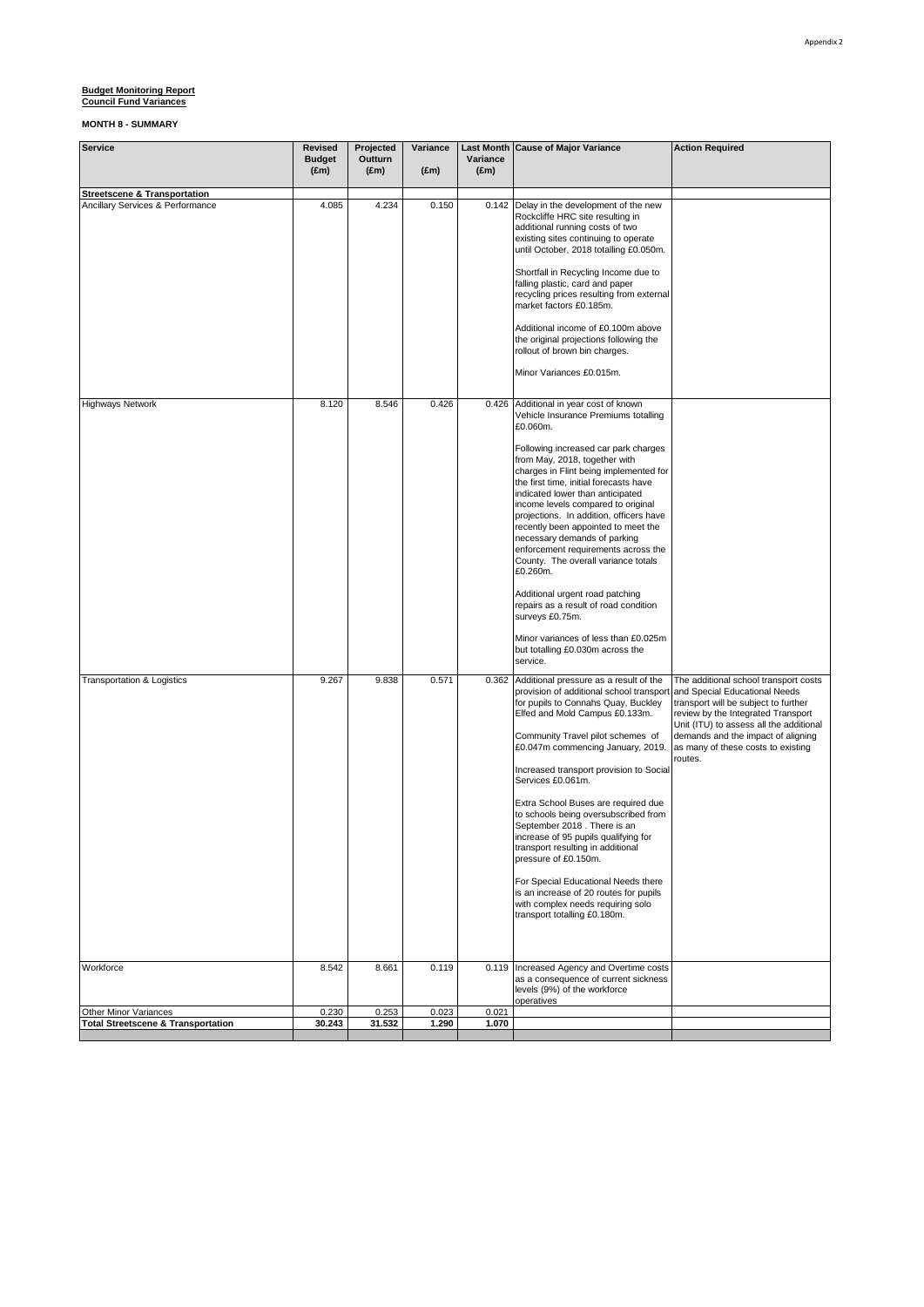### Appendix 2

# **Budget Monitoring Report** 8.000 **Council Fund Variances**

| Service                                             | <b>Revised</b><br><b>Budget</b> | Projected<br>Outturn | Variance          | Variance      | Last Month Cause of Major Variance                                                                                                                                                                                                                                                                                                          | <b>Action Required</b>                                                                                                                               |  |
|-----------------------------------------------------|---------------------------------|----------------------|-------------------|---------------|---------------------------------------------------------------------------------------------------------------------------------------------------------------------------------------------------------------------------------------------------------------------------------------------------------------------------------------------|------------------------------------------------------------------------------------------------------------------------------------------------------|--|
|                                                     | $(\text{Em})$                   | $(\text{Em})$        | $(\text{Em})$     | $(\text{Em})$ |                                                                                                                                                                                                                                                                                                                                             |                                                                                                                                                      |  |
| <b>Planning, Environment &amp; Economy</b>          |                                 |                      |                   |               |                                                                                                                                                                                                                                                                                                                                             |                                                                                                                                                      |  |
| <b>Business</b>                                     | 1.550                           | 1.518                | $-0.032$          | $-0.029$      | Minor variances across the service.                                                                                                                                                                                                                                                                                                         |                                                                                                                                                      |  |
| Community                                           | 0.940                           | 0.956                | 0.016             | 0.022         | Minor variances across the service.                                                                                                                                                                                                                                                                                                         | Monitor Fee Income levels. Service<br>currently under review.                                                                                        |  |
| Development                                         | 0.060                           | $-0.090$             | $-0.149$          | $-0.154$      | Higher than expected levels of<br>Planning Fee Income received in the<br>first half of the financial. The<br>projection is dependant on the number<br>and value of the applications received,<br>resulting in a changeable outturn to<br>ensure an accurate reflection. An<br>award of Legal Fees from a Planning<br>Appeal in FCCs favour. | Continue to monitor Planning Fee<br>Income levels and adjust projections<br>accordingly.                                                             |  |
| Access                                              | 1.338                           | 1.370                | 0.032             |               | 0.017 Minor variances across the service                                                                                                                                                                                                                                                                                                    |                                                                                                                                                      |  |
| Regeneration                                        | 0.445                           | 0.507                | 0.062             |               | 0.061 Energy Efficiency framework moved to Continue to monitor and review.<br>be accounted for in correct Portfolio<br>£0.050m. Other minor variances<br>£0.012m                                                                                                                                                                            |                                                                                                                                                      |  |
| Management & Strategy                               | 1.197                           | 1.260                | 0.063             | 0.083         | <b>Staffing related Business Planning</b><br>Efficiencies yet to be achieved<br>pending all Service Review outcomes<br>within the Portfolio. At period 8 this is<br>further reduced by vacant post both in<br>Planning Policy and Planning Support.                                                                                         | Vacancy savings across the Portfolio<br>can assist in mitigating the<br>unachieved efficiencies in the short<br>term. Continue to monitor and review |  |
| Minor Variances                                     | 0.134                           | 0.134                | 0.000             | 0.000         |                                                                                                                                                                                                                                                                                                                                             |                                                                                                                                                      |  |
| <b>Total Planning &amp; Environment</b>             | 5.663                           | 5.655                | $-0.008$          | 0.000         |                                                                                                                                                                                                                                                                                                                                             |                                                                                                                                                      |  |
| People & Resources                                  |                                 |                      |                   |               |                                                                                                                                                                                                                                                                                                                                             |                                                                                                                                                      |  |
| HR & OD                                             | 2.413                           | 2.408                | $-0.005$          | $-0.004$      | Minor variances                                                                                                                                                                                                                                                                                                                             | Continue to monitor and review                                                                                                                       |  |
| Corporate Finance                                   | 1.970                           | 1.961                | $-0.009$          | 0.004         | Minor variances                                                                                                                                                                                                                                                                                                                             | Continue to monitor and review                                                                                                                       |  |
| <b>Total People &amp; Resources</b>                 | 4.383                           | 4.368                | $-0.014$          | 0.000         |                                                                                                                                                                                                                                                                                                                                             |                                                                                                                                                      |  |
|                                                     |                                 |                      |                   |               |                                                                                                                                                                                                                                                                                                                                             |                                                                                                                                                      |  |
| Governance                                          |                                 |                      |                   |               |                                                                                                                                                                                                                                                                                                                                             |                                                                                                                                                      |  |
| <b>Legal Services</b>                               | 0.706<br>2.021                  | 0.743<br>2.025       | 0.037             |               | 0.037 Minor variances<br>0.003 Minor variances                                                                                                                                                                                                                                                                                              | Continue to monitor and review                                                                                                                       |  |
| <b>Democratic Services</b><br><b>Internal Audit</b> | 0.454                           | 0.423                | 0.003<br>$-0.031$ |               | -0.032 Minor variances                                                                                                                                                                                                                                                                                                                      | Continue to monitor and review<br>Continue to monitor and review                                                                                     |  |
| Procurement                                         | 0.320                           | 0.331                | 0.010             |               | 0.010 Minor variances                                                                                                                                                                                                                                                                                                                       | Continue to monitor and review                                                                                                                       |  |
| ICT                                                 | 4.561                           | 4.505                | $-0.056$          | $-0.063$      | Some employees are not at top of                                                                                                                                                                                                                                                                                                            | Continue to monitor and review                                                                                                                       |  |
|                                                     |                                 |                      |                   |               | grade and some have opted out from<br>the pension scheme. In addition there<br>have been short term vacancies<br>during the year.                                                                                                                                                                                                           |                                                                                                                                                      |  |
| <b>Customer Services</b>                            | 0.394                           | 0.430                | 0.037             | 0.033         | Additional registration services income Monitor and Review.<br>estimated to be in the region of<br>£0.020m. In-year salary saving of<br>Connects Manager post £0.024m.<br>Prior year efficiency in respect of<br>Contact Centres unlikely to be<br>achieved in 2018/19 £0.100m. Other<br>minor variances £0.019m underspend.                |                                                                                                                                                      |  |
| Revenues                                            | $-0.209$                        | $-0.588$             | $-0.379$          | $-0.267$      | Collection Fund £0.215m. Additional<br>Council Tax windfall following the<br>conclusion of the Single Persons<br>Discount Review £0.025m. Vacancy<br>savings of £0.120m. Other minor<br>variances £0.019m underspend.                                                                                                                       | Anticipated surplus on the Council Tax Continue to review on a monthly basis<br>and report on any significant<br>variances or movements.             |  |
| <b>Total Governance</b>                             | 8.248                           | 7.869                | $-0.380$          | $-0.277$      |                                                                                                                                                                                                                                                                                                                                             |                                                                                                                                                      |  |
|                                                     |                                 |                      |                   |               |                                                                                                                                                                                                                                                                                                                                             |                                                                                                                                                      |  |
| <b>Strategic Programmes</b><br>Minor Variances      | 4.198                           | 4.197                | -0.001            | 0.000         |                                                                                                                                                                                                                                                                                                                                             |                                                                                                                                                      |  |
| <b>Total Strategic Programmes</b>                   | 4.198                           | 4.197                | $-0.001$          | 0.000         |                                                                                                                                                                                                                                                                                                                                             |                                                                                                                                                      |  |
|                                                     |                                 |                      |                   |               |                                                                                                                                                                                                                                                                                                                                             |                                                                                                                                                      |  |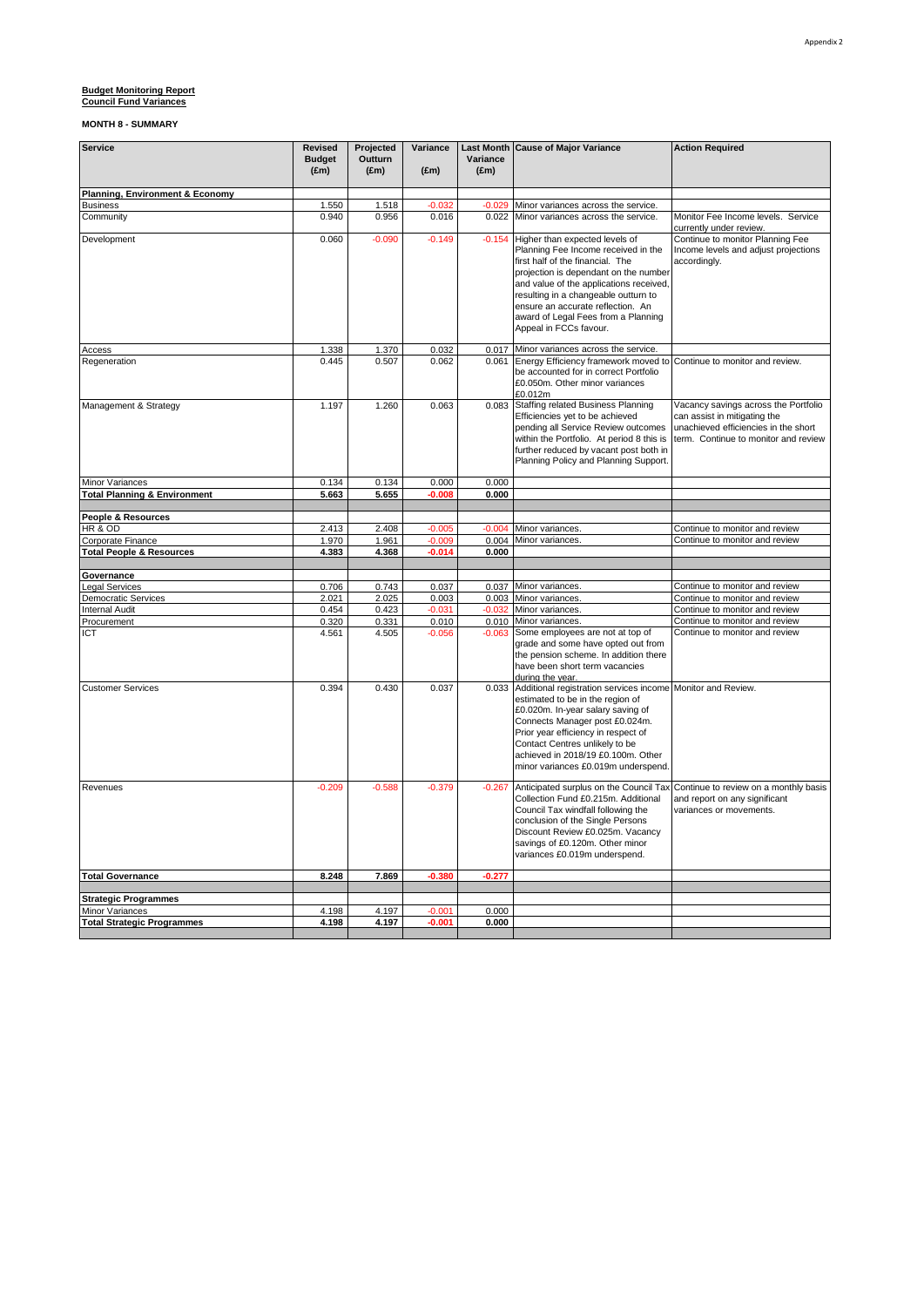| <b>Housing &amp; Assets</b><br>0.145 Ecology issues creating delays to the<br><b>Administrative Buildings</b><br>1.179<br>1.325<br>0.146<br>demolition of County Hall £0.145m.<br>Offset with savings from other service<br>areas.<br>£0.085m additional income estimated.<br>CPM & Design Services<br>0.611<br>0.520<br>$-0.090$<br>$-0.093$<br>Underspend of £0.005m due to minor<br>variances.<br>Projected underspend on the Council<br><b>Benefits</b><br>10.669<br>10.592<br>$-0.077$<br>$-0.044$<br>Continue to review and report on<br>Tax Reduction Scheme (CTRS)<br>significant variances on a monthly<br>£0.095m. Vacancy savings of<br>basis.<br>£0.045m. Additional cost of IT related<br>expenditure such as software,<br>external printing and postage<br>£0.096m. Additional New Burdens<br>Funding £0.069m. Other costs from<br>across the service £0.036m.<br><b>Housing Solutions</b><br>1.083<br>1.028<br>$-0.055$<br>$-0.069$<br>Homeless Accommodation<br>Continue to review and report on<br>underspend £0.060m. Salary savings<br>significant variances on a monthly<br>as a result of grant maximisation<br>basis.<br>£0.041m. Unachieved efficiency in<br>respect of Senior Management<br>restructure £0.035m. Other minor<br>variances including vacancy savings<br>and other temporary accommodation<br>expenditure £0.011m.<br><b>Housing Programmes</b><br>0.112<br>0.120<br>0.008<br>Minor variances.<br>0.009<br>Continue to review and report on<br>significant variances on a monthly<br>basis.<br><b>Disabled Facilities Grant</b><br>0.017<br>0.012<br>$-0.005$<br>Minor variances.<br>Monitor and review.<br>$-0.005$<br>Continue to review and report on<br>Council Fund Housing<br>$-0.340$<br>0.011<br>0.017 Minor variances.<br>$-0.329$<br>significant variances on a monthly<br>basis.<br>Minor Variances<br>0.745<br>0.840<br>$-0.052$<br>$-0.030$<br><b>Total Housing &amp; Assets</b><br>13.520<br>13.411<br>$-0.108$<br>$-0.071$<br>Due to vacancies resulting from<br><b>Chief Executive's</b><br>2.990<br>2.663<br>$-0.327$<br>$-0.314$<br>workforce changes during the year.<br>24.402<br>22.856<br>$-1.546$<br>$-1.526$<br>Increased Coroners Costs £0.042m.<br>Continue to review all variances<br><b>Central and Corporate Finance</b><br>alongside the continuing work on the<br>Increased Windfall Income £0.111m<br>MTFS.<br>relating to Non Domestic Rate |  |
|--------------------------------------------------------------------------------------------------------------------------------------------------------------------------------------------------------------------------------------------------------------------------------------------------------------------------------------------------------------------------------------------------------------------------------------------------------------------------------------------------------------------------------------------------------------------------------------------------------------------------------------------------------------------------------------------------------------------------------------------------------------------------------------------------------------------------------------------------------------------------------------------------------------------------------------------------------------------------------------------------------------------------------------------------------------------------------------------------------------------------------------------------------------------------------------------------------------------------------------------------------------------------------------------------------------------------------------------------------------------------------------------------------------------------------------------------------------------------------------------------------------------------------------------------------------------------------------------------------------------------------------------------------------------------------------------------------------------------------------------------------------------------------------------------------------------------------------------------------------------------------------------------------------------------------------------------------------------------------------------------------------------------------------------------------------------------------------------------------------------------------------------------------------------------------------------------------------------------------------------------------------------------------------------------------------------------------------------------------------------------------------------------------------------|--|
|                                                                                                                                                                                                                                                                                                                                                                                                                                                                                                                                                                                                                                                                                                                                                                                                                                                                                                                                                                                                                                                                                                                                                                                                                                                                                                                                                                                                                                                                                                                                                                                                                                                                                                                                                                                                                                                                                                                                                                                                                                                                                                                                                                                                                                                                                                                                                                                                                    |  |
|                                                                                                                                                                                                                                                                                                                                                                                                                                                                                                                                                                                                                                                                                                                                                                                                                                                                                                                                                                                                                                                                                                                                                                                                                                                                                                                                                                                                                                                                                                                                                                                                                                                                                                                                                                                                                                                                                                                                                                                                                                                                                                                                                                                                                                                                                                                                                                                                                    |  |
|                                                                                                                                                                                                                                                                                                                                                                                                                                                                                                                                                                                                                                                                                                                                                                                                                                                                                                                                                                                                                                                                                                                                                                                                                                                                                                                                                                                                                                                                                                                                                                                                                                                                                                                                                                                                                                                                                                                                                                                                                                                                                                                                                                                                                                                                                                                                                                                                                    |  |
|                                                                                                                                                                                                                                                                                                                                                                                                                                                                                                                                                                                                                                                                                                                                                                                                                                                                                                                                                                                                                                                                                                                                                                                                                                                                                                                                                                                                                                                                                                                                                                                                                                                                                                                                                                                                                                                                                                                                                                                                                                                                                                                                                                                                                                                                                                                                                                                                                    |  |
|                                                                                                                                                                                                                                                                                                                                                                                                                                                                                                                                                                                                                                                                                                                                                                                                                                                                                                                                                                                                                                                                                                                                                                                                                                                                                                                                                                                                                                                                                                                                                                                                                                                                                                                                                                                                                                                                                                                                                                                                                                                                                                                                                                                                                                                                                                                                                                                                                    |  |
|                                                                                                                                                                                                                                                                                                                                                                                                                                                                                                                                                                                                                                                                                                                                                                                                                                                                                                                                                                                                                                                                                                                                                                                                                                                                                                                                                                                                                                                                                                                                                                                                                                                                                                                                                                                                                                                                                                                                                                                                                                                                                                                                                                                                                                                                                                                                                                                                                    |  |
|                                                                                                                                                                                                                                                                                                                                                                                                                                                                                                                                                                                                                                                                                                                                                                                                                                                                                                                                                                                                                                                                                                                                                                                                                                                                                                                                                                                                                                                                                                                                                                                                                                                                                                                                                                                                                                                                                                                                                                                                                                                                                                                                                                                                                                                                                                                                                                                                                    |  |
|                                                                                                                                                                                                                                                                                                                                                                                                                                                                                                                                                                                                                                                                                                                                                                                                                                                                                                                                                                                                                                                                                                                                                                                                                                                                                                                                                                                                                                                                                                                                                                                                                                                                                                                                                                                                                                                                                                                                                                                                                                                                                                                                                                                                                                                                                                                                                                                                                    |  |
|                                                                                                                                                                                                                                                                                                                                                                                                                                                                                                                                                                                                                                                                                                                                                                                                                                                                                                                                                                                                                                                                                                                                                                                                                                                                                                                                                                                                                                                                                                                                                                                                                                                                                                                                                                                                                                                                                                                                                                                                                                                                                                                                                                                                                                                                                                                                                                                                                    |  |
|                                                                                                                                                                                                                                                                                                                                                                                                                                                                                                                                                                                                                                                                                                                                                                                                                                                                                                                                                                                                                                                                                                                                                                                                                                                                                                                                                                                                                                                                                                                                                                                                                                                                                                                                                                                                                                                                                                                                                                                                                                                                                                                                                                                                                                                                                                                                                                                                                    |  |
|                                                                                                                                                                                                                                                                                                                                                                                                                                                                                                                                                                                                                                                                                                                                                                                                                                                                                                                                                                                                                                                                                                                                                                                                                                                                                                                                                                                                                                                                                                                                                                                                                                                                                                                                                                                                                                                                                                                                                                                                                                                                                                                                                                                                                                                                                                                                                                                                                    |  |
| Revaluations.<br>Pension Deficit recovery, an<br>underspend of £1,042m, this is due to<br>an increase in contributions, while the<br>repayment figure has remained static.<br>Apprentice Tax Levy, underspend of<br>£0.065m.<br>Auto Enrolment, numbers are less<br>than estimated, which gives a<br>favourable variance of £0.400m.<br>Increased Bank charges £0.027m.<br>Inflationary underspend of £0.254m of<br>which £0.144m has been identified to<br>contribute towards the 2019/20<br>budget.<br>An underachievement on the income<br>target of £0.237m.<br>Minor variances £0.020m.                                                                                                                                                                                                                                                                                                                                                                                                                                                                                                                                                                                                                                                                                                                                                                                                                                                                                                                                                                                                                                                                                                                                                                                                                                                                                                                                                                                                                                                                                                                                                                                                                                                                                                                                                                                                                       |  |
| 264.303<br><b>Grand Total</b><br>264.328<br>$-0.026$<br>0.325                                                                                                                                                                                                                                                                                                                                                                                                                                                                                                                                                                                                                                                                                                                                                                                                                                                                                                                                                                                                                                                                                                                                                                                                                                                                                                                                                                                                                                                                                                                                                                                                                                                                                                                                                                                                                                                                                                                                                                                                                                                                                                                                                                                                                                                                                                                                                      |  |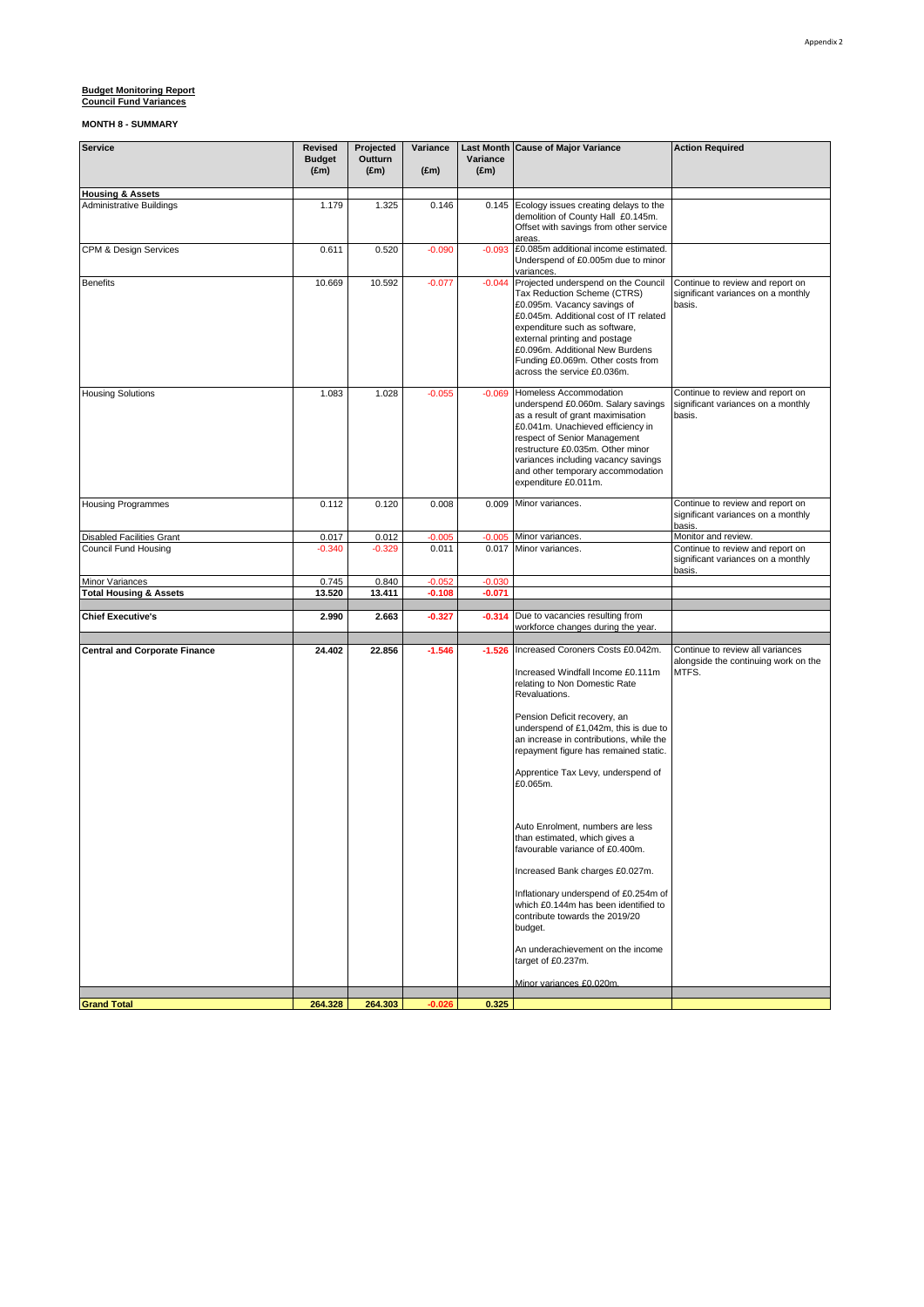| (Under)/Over<br><b>Original Efficiency</b><br><b>Revised Efficiency</b><br><b>Achievement</b><br>2018/19<br>2018/19<br>2018/19<br>£m<br>£m<br>£m<br><b>Central &amp; Corporate Finance</b><br>0.075<br>0.075<br>0.000<br>Theatre Clwyd tax relief<br>0.000<br>0.060<br>0.060<br>0.127<br>0.127<br>0.000<br><b>Total Central &amp; Corporate Finance</b><br>0.262<br>0.262<br>0.000<br>Records management; Reduce records in storage.<br>0.010<br>0.000<br>0.010<br>0.048<br>0.048<br>0.000<br>0.050<br>0.050<br>0.000<br>Flintshire Connects; More flexible service in conjunction with potential<br>0.056<br>0.056<br>0.000<br>0.000<br>0.012<br>0.012<br>Revenues; Increase in collection tates enables adjustment to bad debt<br>0.094<br>0.000<br>0.094<br>provision (one off).<br>0.140<br>0.140<br>0.000<br>0.160<br>0.185<br>0.025<br>Single Person Discount additional efficiency<br>0.570<br>0.595<br>0.025<br><b>Social Services</b><br>Disability Service; Review current contract with external agency to deliver<br>0.000<br>0.030<br>0.030<br>0.110<br>0.110<br>0.000<br>0.030<br>0.030<br>0.000<br>0.015<br>0.015<br>0.000<br>Increase in domiciliary care charging.<br>0.220<br>0.220<br>0.000<br>Integrated Care Fund<br>0.500<br>0.500<br>0.000<br>0.514<br>0.514<br>0.000<br>Care Fees<br>Merger of Out of Hours Service<br>0.020<br>0.020<br>0.000<br><b>Total Social Services</b><br>1.484<br>1.484<br>0.000<br><b>Education &amp; Youth</b><br>Early Entitlement; Reduce sustainability grant payments and remodel<br>0.020<br>0.020<br>0.000<br>0.010<br>0.010<br>0.000<br>Business Support; Staff reduction<br>Nursery Education; Staff reductions<br>0.040<br>0.040<br>0.000<br><b>Total Education &amp; Youth</b><br>0.070<br>0.070<br>0.000<br><b>Schools</b><br>Schools Demography<br>0.288<br>0.288<br>0.000<br><b>Total Schools</b><br>0.288<br>0.288<br>0.000<br><b>Strategic Programmes</b><br>Leisure, Libraries and Heritage; Continuation of previous years' business<br>0.416<br>0.416<br>0.000<br><b>Total Strategic Programmes</b><br>0.416<br>0.416<br>0.000<br><b>Housing &amp; Assets</b><br>Valuation Service; Proprty rationa; isation through closure and<br>0.050<br>0.050<br>0.000<br>amalgamation of services into other more efficient assets.<br>Valuation Service; Increase farm income through renewal of grazing<br>0.021<br>0.021<br>0.000<br>licencses.<br>Valuation Service; Community Asset Transfer process, efficiencies<br>0.010<br>0.010<br>0.000<br>through reduced costs.<br>Valuation Service; Restructure of service as part of move to a<br>0.020<br>0.020<br>0.000<br>commissioning client.<br>Valuation Service; Remove caretaking/security services at County<br>0.015<br>0.015<br>0.000<br>Offices, Flint.<br>Corporate Property Maintenance; Restructure of service as part of move<br>0.080<br>0.080<br>0.000<br>to a commissioning client.<br>Design and Project Management Services; Restructure of service as part<br>0.000<br>0.040<br>0.040<br>of move to a commissioning client.<br>NEWydd Catering and Cleaning Services; Continuation of previous<br>0.050<br>0.050<br>0.000<br>Business and Marketing plans.<br>0.240<br>0.140<br>(0.100)<br>County Hall<br>New Homes; Return anticipated trading surplus to the Council.<br>0.030<br>0.030<br>0.000<br>0.003<br>0.003<br>0.000<br>Regional Training courses delivered by GT officer<br>Welfare Rights; Some activity to be absorbed into single financial<br>0.032<br>0.000<br>0.032<br>assessment team.<br>0.050<br>0.050<br>0.000<br>Benefits; Adjustment to bad debt provision (one off).<br>0.250<br>0.345<br>0.095<br>Benefits; Council Tax Reduction Scheme.<br>Benefits; Remove duplication and provide a single financial assessment<br>0.050<br>0.050<br>0.000<br>service.<br>Reduction of senior management team<br>0.050<br>0.015<br>(0.035)<br><b>Total Housing &amp; Assets</b><br>0.991<br>0.951<br>(0.040)<br><b>Streetscene &amp; Transportation</b><br>Waste Strategy; Charges for garden waste<br>0.800<br>0.900<br>0.100<br>0.450<br>0.210<br>(0.240)<br>Car Park Charges<br><b>Total Streetscene &amp; Transportation</b><br>1.250<br>1.110<br>(0.140)<br><b>Planning, Environment &amp; Economy</b><br>Development management; Production of planning statements and to<br>0.015<br>0.000<br>0.015<br>undertake private appeals<br>Highways Development Control; Introduce further charges. Review<br>0.015<br>0.015<br>0.000<br>current charges. Retain supervisiory function of highway works in the<br>Building Control; Review charges. Introduce charges. Increase<br>0.030<br>0.000<br>(0.030)<br>partnership working. Increase authorised commencements inspections.<br>Built Environment; Charing for preapplication advice<br>0.010<br>0.010<br>0.000<br>0.010<br>0.010<br>0.000<br>Flooding and Drainage; Fees for capital project work.<br>0.000<br>0.010<br>0.010<br>Energy; Fees for energy efficiency assessment.<br>Minerals and Waste; Maximise regulatory compliance income. Review<br>0.050<br>0.000<br>0.050<br>day rate charging.<br>Rights of Way; Increase charging and reduce expenditure.<br>0.020<br>0.020<br>0.000<br>Economic Development; Workforce efficiency if regional service<br>0.020<br>0.020<br>0.000<br>developed.<br><b>Total Planning, Environment &amp; Economy</b><br>0.180<br>0.150<br>(0.030)<br>%<br>£<br>100<br>5.511<br>3<br>0.185 | 2018/19 Efficiencies Outturn - Under or Over Achieved                                                             |    |       |
|----------------------------------------------------------------------------------------------------------------------------------------------------------------------------------------------------------------------------------------------------------------------------------------------------------------------------------------------------------------------------------------------------------------------------------------------------------------------------------------------------------------------------------------------------------------------------------------------------------------------------------------------------------------------------------------------------------------------------------------------------------------------------------------------------------------------------------------------------------------------------------------------------------------------------------------------------------------------------------------------------------------------------------------------------------------------------------------------------------------------------------------------------------------------------------------------------------------------------------------------------------------------------------------------------------------------------------------------------------------------------------------------------------------------------------------------------------------------------------------------------------------------------------------------------------------------------------------------------------------------------------------------------------------------------------------------------------------------------------------------------------------------------------------------------------------------------------------------------------------------------------------------------------------------------------------------------------------------------------------------------------------------------------------------------------------------------------------------------------------------------------------------------------------------------------------------------------------------------------------------------------------------------------------------------------------------------------------------------------------------------------------------------------------------------------------------------------------------------------------------------------------------------------------------------------------------------------------------------------------------------------------------------------------------------------------------------------------------------------------------------------------------------------------------------------------------------------------------------------------------------------------------------------------------------------------------------------------------------------------------------------------------------------------------------------------------------------------------------------------------------------------------------------------------------------------------------------------------------------------------------------------------------------------------------------------------------------------------------------------------------------------------------------------------------------------------------------------------------------------------------------------------------------------------------------------------------------------------------------------------------------------------------------------------------------------------------------------------------------------------------------------------------------------------------------------------------------------------------------------------------------------------------------------------------------------------------------------------------------------------------------------------------------------------------------------------------------------------------------------------------------------------------------------------------------------------------------------------------------------------------------------------------------------------------------------------------------------------------------------------------------------------------------------------------------------------------------------------------------------------------------------------------------------------------------------------------------------------------------------------------------------------------------------------------------------------------------------------------------------------------------------------------------------------------------------------------------------------------------------------------------------------------------------------------------------------------------------------------------------------------------------------------------------------------------------------------------------------------------------------------------------------------------------------------------------------------------------------------------------------------------------------------------------------------------------------------------------------------------------------------------------------------------------------------------------|-------------------------------------------------------------------------------------------------------------------|----|-------|
|                                                                                                                                                                                                                                                                                                                                                                                                                                                                                                                                                                                                                                                                                                                                                                                                                                                                                                                                                                                                                                                                                                                                                                                                                                                                                                                                                                                                                                                                                                                                                                                                                                                                                                                                                                                                                                                                                                                                                                                                                                                                                                                                                                                                                                                                                                                                                                                                                                                                                                                                                                                                                                                                                                                                                                                                                                                                                                                                                                                                                                                                                                                                                                                                                                                                                                                                                                                                                                                                                                                                                                                                                                                                                                                                                                                                                                                                                                                                                                                                                                                                                                                                                                                                                                                                                                                                                                                                                                                                                                                                                                                                                                                                                                                                                                                                                                                                                                                                                                                                                                                                                                                                                                                                                                                                                                                                                                                                                                        |                                                                                                                   |    |       |
|                                                                                                                                                                                                                                                                                                                                                                                                                                                                                                                                                                                                                                                                                                                                                                                                                                                                                                                                                                                                                                                                                                                                                                                                                                                                                                                                                                                                                                                                                                                                                                                                                                                                                                                                                                                                                                                                                                                                                                                                                                                                                                                                                                                                                                                                                                                                                                                                                                                                                                                                                                                                                                                                                                                                                                                                                                                                                                                                                                                                                                                                                                                                                                                                                                                                                                                                                                                                                                                                                                                                                                                                                                                                                                                                                                                                                                                                                                                                                                                                                                                                                                                                                                                                                                                                                                                                                                                                                                                                                                                                                                                                                                                                                                                                                                                                                                                                                                                                                                                                                                                                                                                                                                                                                                                                                                                                                                                                                                        | Portfolio                                                                                                         |    |       |
|                                                                                                                                                                                                                                                                                                                                                                                                                                                                                                                                                                                                                                                                                                                                                                                                                                                                                                                                                                                                                                                                                                                                                                                                                                                                                                                                                                                                                                                                                                                                                                                                                                                                                                                                                                                                                                                                                                                                                                                                                                                                                                                                                                                                                                                                                                                                                                                                                                                                                                                                                                                                                                                                                                                                                                                                                                                                                                                                                                                                                                                                                                                                                                                                                                                                                                                                                                                                                                                                                                                                                                                                                                                                                                                                                                                                                                                                                                                                                                                                                                                                                                                                                                                                                                                                                                                                                                                                                                                                                                                                                                                                                                                                                                                                                                                                                                                                                                                                                                                                                                                                                                                                                                                                                                                                                                                                                                                                                                        |                                                                                                                   |    |       |
|                                                                                                                                                                                                                                                                                                                                                                                                                                                                                                                                                                                                                                                                                                                                                                                                                                                                                                                                                                                                                                                                                                                                                                                                                                                                                                                                                                                                                                                                                                                                                                                                                                                                                                                                                                                                                                                                                                                                                                                                                                                                                                                                                                                                                                                                                                                                                                                                                                                                                                                                                                                                                                                                                                                                                                                                                                                                                                                                                                                                                                                                                                                                                                                                                                                                                                                                                                                                                                                                                                                                                                                                                                                                                                                                                                                                                                                                                                                                                                                                                                                                                                                                                                                                                                                                                                                                                                                                                                                                                                                                                                                                                                                                                                                                                                                                                                                                                                                                                                                                                                                                                                                                                                                                                                                                                                                                                                                                                                        |                                                                                                                   |    |       |
|                                                                                                                                                                                                                                                                                                                                                                                                                                                                                                                                                                                                                                                                                                                                                                                                                                                                                                                                                                                                                                                                                                                                                                                                                                                                                                                                                                                                                                                                                                                                                                                                                                                                                                                                                                                                                                                                                                                                                                                                                                                                                                                                                                                                                                                                                                                                                                                                                                                                                                                                                                                                                                                                                                                                                                                                                                                                                                                                                                                                                                                                                                                                                                                                                                                                                                                                                                                                                                                                                                                                                                                                                                                                                                                                                                                                                                                                                                                                                                                                                                                                                                                                                                                                                                                                                                                                                                                                                                                                                                                                                                                                                                                                                                                                                                                                                                                                                                                                                                                                                                                                                                                                                                                                                                                                                                                                                                                                                                        |                                                                                                                   |    |       |
|                                                                                                                                                                                                                                                                                                                                                                                                                                                                                                                                                                                                                                                                                                                                                                                                                                                                                                                                                                                                                                                                                                                                                                                                                                                                                                                                                                                                                                                                                                                                                                                                                                                                                                                                                                                                                                                                                                                                                                                                                                                                                                                                                                                                                                                                                                                                                                                                                                                                                                                                                                                                                                                                                                                                                                                                                                                                                                                                                                                                                                                                                                                                                                                                                                                                                                                                                                                                                                                                                                                                                                                                                                                                                                                                                                                                                                                                                                                                                                                                                                                                                                                                                                                                                                                                                                                                                                                                                                                                                                                                                                                                                                                                                                                                                                                                                                                                                                                                                                                                                                                                                                                                                                                                                                                                                                                                                                                                                                        | County Hall (NDR Element)                                                                                         |    |       |
|                                                                                                                                                                                                                                                                                                                                                                                                                                                                                                                                                                                                                                                                                                                                                                                                                                                                                                                                                                                                                                                                                                                                                                                                                                                                                                                                                                                                                                                                                                                                                                                                                                                                                                                                                                                                                                                                                                                                                                                                                                                                                                                                                                                                                                                                                                                                                                                                                                                                                                                                                                                                                                                                                                                                                                                                                                                                                                                                                                                                                                                                                                                                                                                                                                                                                                                                                                                                                                                                                                                                                                                                                                                                                                                                                                                                                                                                                                                                                                                                                                                                                                                                                                                                                                                                                                                                                                                                                                                                                                                                                                                                                                                                                                                                                                                                                                                                                                                                                                                                                                                                                                                                                                                                                                                                                                                                                                                                                                        | Audit fee reduction                                                                                               |    |       |
|                                                                                                                                                                                                                                                                                                                                                                                                                                                                                                                                                                                                                                                                                                                                                                                                                                                                                                                                                                                                                                                                                                                                                                                                                                                                                                                                                                                                                                                                                                                                                                                                                                                                                                                                                                                                                                                                                                                                                                                                                                                                                                                                                                                                                                                                                                                                                                                                                                                                                                                                                                                                                                                                                                                                                                                                                                                                                                                                                                                                                                                                                                                                                                                                                                                                                                                                                                                                                                                                                                                                                                                                                                                                                                                                                                                                                                                                                                                                                                                                                                                                                                                                                                                                                                                                                                                                                                                                                                                                                                                                                                                                                                                                                                                                                                                                                                                                                                                                                                                                                                                                                                                                                                                                                                                                                                                                                                                                                                        |                                                                                                                   |    |       |
|                                                                                                                                                                                                                                                                                                                                                                                                                                                                                                                                                                                                                                                                                                                                                                                                                                                                                                                                                                                                                                                                                                                                                                                                                                                                                                                                                                                                                                                                                                                                                                                                                                                                                                                                                                                                                                                                                                                                                                                                                                                                                                                                                                                                                                                                                                                                                                                                                                                                                                                                                                                                                                                                                                                                                                                                                                                                                                                                                                                                                                                                                                                                                                                                                                                                                                                                                                                                                                                                                                                                                                                                                                                                                                                                                                                                                                                                                                                                                                                                                                                                                                                                                                                                                                                                                                                                                                                                                                                                                                                                                                                                                                                                                                                                                                                                                                                                                                                                                                                                                                                                                                                                                                                                                                                                                                                                                                                                                                        | Governance                                                                                                        |    |       |
|                                                                                                                                                                                                                                                                                                                                                                                                                                                                                                                                                                                                                                                                                                                                                                                                                                                                                                                                                                                                                                                                                                                                                                                                                                                                                                                                                                                                                                                                                                                                                                                                                                                                                                                                                                                                                                                                                                                                                                                                                                                                                                                                                                                                                                                                                                                                                                                                                                                                                                                                                                                                                                                                                                                                                                                                                                                                                                                                                                                                                                                                                                                                                                                                                                                                                                                                                                                                                                                                                                                                                                                                                                                                                                                                                                                                                                                                                                                                                                                                                                                                                                                                                                                                                                                                                                                                                                                                                                                                                                                                                                                                                                                                                                                                                                                                                                                                                                                                                                                                                                                                                                                                                                                                                                                                                                                                                                                                                                        | <b>ICT - Digital Print</b>                                                                                        |    |       |
|                                                                                                                                                                                                                                                                                                                                                                                                                                                                                                                                                                                                                                                                                                                                                                                                                                                                                                                                                                                                                                                                                                                                                                                                                                                                                                                                                                                                                                                                                                                                                                                                                                                                                                                                                                                                                                                                                                                                                                                                                                                                                                                                                                                                                                                                                                                                                                                                                                                                                                                                                                                                                                                                                                                                                                                                                                                                                                                                                                                                                                                                                                                                                                                                                                                                                                                                                                                                                                                                                                                                                                                                                                                                                                                                                                                                                                                                                                                                                                                                                                                                                                                                                                                                                                                                                                                                                                                                                                                                                                                                                                                                                                                                                                                                                                                                                                                                                                                                                                                                                                                                                                                                                                                                                                                                                                                                                                                                                                        | Customer Services; New customer service models                                                                    |    |       |
|                                                                                                                                                                                                                                                                                                                                                                                                                                                                                                                                                                                                                                                                                                                                                                                                                                                                                                                                                                                                                                                                                                                                                                                                                                                                                                                                                                                                                                                                                                                                                                                                                                                                                                                                                                                                                                                                                                                                                                                                                                                                                                                                                                                                                                                                                                                                                                                                                                                                                                                                                                                                                                                                                                                                                                                                                                                                                                                                                                                                                                                                                                                                                                                                                                                                                                                                                                                                                                                                                                                                                                                                                                                                                                                                                                                                                                                                                                                                                                                                                                                                                                                                                                                                                                                                                                                                                                                                                                                                                                                                                                                                                                                                                                                                                                                                                                                                                                                                                                                                                                                                                                                                                                                                                                                                                                                                                                                                                                        | income                                                                                                            |    |       |
|                                                                                                                                                                                                                                                                                                                                                                                                                                                                                                                                                                                                                                                                                                                                                                                                                                                                                                                                                                                                                                                                                                                                                                                                                                                                                                                                                                                                                                                                                                                                                                                                                                                                                                                                                                                                                                                                                                                                                                                                                                                                                                                                                                                                                                                                                                                                                                                                                                                                                                                                                                                                                                                                                                                                                                                                                                                                                                                                                                                                                                                                                                                                                                                                                                                                                                                                                                                                                                                                                                                                                                                                                                                                                                                                                                                                                                                                                                                                                                                                                                                                                                                                                                                                                                                                                                                                                                                                                                                                                                                                                                                                                                                                                                                                                                                                                                                                                                                                                                                                                                                                                                                                                                                                                                                                                                                                                                                                                                        | Registration; Chargeable declaration of births                                                                    |    |       |
|                                                                                                                                                                                                                                                                                                                                                                                                                                                                                                                                                                                                                                                                                                                                                                                                                                                                                                                                                                                                                                                                                                                                                                                                                                                                                                                                                                                                                                                                                                                                                                                                                                                                                                                                                                                                                                                                                                                                                                                                                                                                                                                                                                                                                                                                                                                                                                                                                                                                                                                                                                                                                                                                                                                                                                                                                                                                                                                                                                                                                                                                                                                                                                                                                                                                                                                                                                                                                                                                                                                                                                                                                                                                                                                                                                                                                                                                                                                                                                                                                                                                                                                                                                                                                                                                                                                                                                                                                                                                                                                                                                                                                                                                                                                                                                                                                                                                                                                                                                                                                                                                                                                                                                                                                                                                                                                                                                                                                                        |                                                                                                                   |    |       |
|                                                                                                                                                                                                                                                                                                                                                                                                                                                                                                                                                                                                                                                                                                                                                                                                                                                                                                                                                                                                                                                                                                                                                                                                                                                                                                                                                                                                                                                                                                                                                                                                                                                                                                                                                                                                                                                                                                                                                                                                                                                                                                                                                                                                                                                                                                                                                                                                                                                                                                                                                                                                                                                                                                                                                                                                                                                                                                                                                                                                                                                                                                                                                                                                                                                                                                                                                                                                                                                                                                                                                                                                                                                                                                                                                                                                                                                                                                                                                                                                                                                                                                                                                                                                                                                                                                                                                                                                                                                                                                                                                                                                                                                                                                                                                                                                                                                                                                                                                                                                                                                                                                                                                                                                                                                                                                                                                                                                                                        | Revenues; Second year windfall for single person discount review (one                                             |    |       |
|                                                                                                                                                                                                                                                                                                                                                                                                                                                                                                                                                                                                                                                                                                                                                                                                                                                                                                                                                                                                                                                                                                                                                                                                                                                                                                                                                                                                                                                                                                                                                                                                                                                                                                                                                                                                                                                                                                                                                                                                                                                                                                                                                                                                                                                                                                                                                                                                                                                                                                                                                                                                                                                                                                                                                                                                                                                                                                                                                                                                                                                                                                                                                                                                                                                                                                                                                                                                                                                                                                                                                                                                                                                                                                                                                                                                                                                                                                                                                                                                                                                                                                                                                                                                                                                                                                                                                                                                                                                                                                                                                                                                                                                                                                                                                                                                                                                                                                                                                                                                                                                                                                                                                                                                                                                                                                                                                                                                                                        | <b>Total Governance</b>                                                                                           |    |       |
|                                                                                                                                                                                                                                                                                                                                                                                                                                                                                                                                                                                                                                                                                                                                                                                                                                                                                                                                                                                                                                                                                                                                                                                                                                                                                                                                                                                                                                                                                                                                                                                                                                                                                                                                                                                                                                                                                                                                                                                                                                                                                                                                                                                                                                                                                                                                                                                                                                                                                                                                                                                                                                                                                                                                                                                                                                                                                                                                                                                                                                                                                                                                                                                                                                                                                                                                                                                                                                                                                                                                                                                                                                                                                                                                                                                                                                                                                                                                                                                                                                                                                                                                                                                                                                                                                                                                                                                                                                                                                                                                                                                                                                                                                                                                                                                                                                                                                                                                                                                                                                                                                                                                                                                                                                                                                                                                                                                                                                        |                                                                                                                   |    |       |
|                                                                                                                                                                                                                                                                                                                                                                                                                                                                                                                                                                                                                                                                                                                                                                                                                                                                                                                                                                                                                                                                                                                                                                                                                                                                                                                                                                                                                                                                                                                                                                                                                                                                                                                                                                                                                                                                                                                                                                                                                                                                                                                                                                                                                                                                                                                                                                                                                                                                                                                                                                                                                                                                                                                                                                                                                                                                                                                                                                                                                                                                                                                                                                                                                                                                                                                                                                                                                                                                                                                                                                                                                                                                                                                                                                                                                                                                                                                                                                                                                                                                                                                                                                                                                                                                                                                                                                                                                                                                                                                                                                                                                                                                                                                                                                                                                                                                                                                                                                                                                                                                                                                                                                                                                                                                                                                                                                                                                                        |                                                                                                                   |    |       |
|                                                                                                                                                                                                                                                                                                                                                                                                                                                                                                                                                                                                                                                                                                                                                                                                                                                                                                                                                                                                                                                                                                                                                                                                                                                                                                                                                                                                                                                                                                                                                                                                                                                                                                                                                                                                                                                                                                                                                                                                                                                                                                                                                                                                                                                                                                                                                                                                                                                                                                                                                                                                                                                                                                                                                                                                                                                                                                                                                                                                                                                                                                                                                                                                                                                                                                                                                                                                                                                                                                                                                                                                                                                                                                                                                                                                                                                                                                                                                                                                                                                                                                                                                                                                                                                                                                                                                                                                                                                                                                                                                                                                                                                                                                                                                                                                                                                                                                                                                                                                                                                                                                                                                                                                                                                                                                                                                                                                                                        |                                                                                                                   |    |       |
|                                                                                                                                                                                                                                                                                                                                                                                                                                                                                                                                                                                                                                                                                                                                                                                                                                                                                                                                                                                                                                                                                                                                                                                                                                                                                                                                                                                                                                                                                                                                                                                                                                                                                                                                                                                                                                                                                                                                                                                                                                                                                                                                                                                                                                                                                                                                                                                                                                                                                                                                                                                                                                                                                                                                                                                                                                                                                                                                                                                                                                                                                                                                                                                                                                                                                                                                                                                                                                                                                                                                                                                                                                                                                                                                                                                                                                                                                                                                                                                                                                                                                                                                                                                                                                                                                                                                                                                                                                                                                                                                                                                                                                                                                                                                                                                                                                                                                                                                                                                                                                                                                                                                                                                                                                                                                                                                                                                                                                        | Disability Service; Reduction of posts.                                                                           |    |       |
|                                                                                                                                                                                                                                                                                                                                                                                                                                                                                                                                                                                                                                                                                                                                                                                                                                                                                                                                                                                                                                                                                                                                                                                                                                                                                                                                                                                                                                                                                                                                                                                                                                                                                                                                                                                                                                                                                                                                                                                                                                                                                                                                                                                                                                                                                                                                                                                                                                                                                                                                                                                                                                                                                                                                                                                                                                                                                                                                                                                                                                                                                                                                                                                                                                                                                                                                                                                                                                                                                                                                                                                                                                                                                                                                                                                                                                                                                                                                                                                                                                                                                                                                                                                                                                                                                                                                                                                                                                                                                                                                                                                                                                                                                                                                                                                                                                                                                                                                                                                                                                                                                                                                                                                                                                                                                                                                                                                                                                        | Workforce Development; Additional Income from QCF assessors through                                               |    |       |
|                                                                                                                                                                                                                                                                                                                                                                                                                                                                                                                                                                                                                                                                                                                                                                                                                                                                                                                                                                                                                                                                                                                                                                                                                                                                                                                                                                                                                                                                                                                                                                                                                                                                                                                                                                                                                                                                                                                                                                                                                                                                                                                                                                                                                                                                                                                                                                                                                                                                                                                                                                                                                                                                                                                                                                                                                                                                                                                                                                                                                                                                                                                                                                                                                                                                                                                                                                                                                                                                                                                                                                                                                                                                                                                                                                                                                                                                                                                                                                                                                                                                                                                                                                                                                                                                                                                                                                                                                                                                                                                                                                                                                                                                                                                                                                                                                                                                                                                                                                                                                                                                                                                                                                                                                                                                                                                                                                                                                                        | Business Support and Management; Rationalisation of rented                                                        |    |       |
|                                                                                                                                                                                                                                                                                                                                                                                                                                                                                                                                                                                                                                                                                                                                                                                                                                                                                                                                                                                                                                                                                                                                                                                                                                                                                                                                                                                                                                                                                                                                                                                                                                                                                                                                                                                                                                                                                                                                                                                                                                                                                                                                                                                                                                                                                                                                                                                                                                                                                                                                                                                                                                                                                                                                                                                                                                                                                                                                                                                                                                                                                                                                                                                                                                                                                                                                                                                                                                                                                                                                                                                                                                                                                                                                                                                                                                                                                                                                                                                                                                                                                                                                                                                                                                                                                                                                                                                                                                                                                                                                                                                                                                                                                                                                                                                                                                                                                                                                                                                                                                                                                                                                                                                                                                                                                                                                                                                                                                        |                                                                                                                   |    |       |
|                                                                                                                                                                                                                                                                                                                                                                                                                                                                                                                                                                                                                                                                                                                                                                                                                                                                                                                                                                                                                                                                                                                                                                                                                                                                                                                                                                                                                                                                                                                                                                                                                                                                                                                                                                                                                                                                                                                                                                                                                                                                                                                                                                                                                                                                                                                                                                                                                                                                                                                                                                                                                                                                                                                                                                                                                                                                                                                                                                                                                                                                                                                                                                                                                                                                                                                                                                                                                                                                                                                                                                                                                                                                                                                                                                                                                                                                                                                                                                                                                                                                                                                                                                                                                                                                                                                                                                                                                                                                                                                                                                                                                                                                                                                                                                                                                                                                                                                                                                                                                                                                                                                                                                                                                                                                                                                                                                                                                                        |                                                                                                                   |    |       |
|                                                                                                                                                                                                                                                                                                                                                                                                                                                                                                                                                                                                                                                                                                                                                                                                                                                                                                                                                                                                                                                                                                                                                                                                                                                                                                                                                                                                                                                                                                                                                                                                                                                                                                                                                                                                                                                                                                                                                                                                                                                                                                                                                                                                                                                                                                                                                                                                                                                                                                                                                                                                                                                                                                                                                                                                                                                                                                                                                                                                                                                                                                                                                                                                                                                                                                                                                                                                                                                                                                                                                                                                                                                                                                                                                                                                                                                                                                                                                                                                                                                                                                                                                                                                                                                                                                                                                                                                                                                                                                                                                                                                                                                                                                                                                                                                                                                                                                                                                                                                                                                                                                                                                                                                                                                                                                                                                                                                                                        |                                                                                                                   |    |       |
|                                                                                                                                                                                                                                                                                                                                                                                                                                                                                                                                                                                                                                                                                                                                                                                                                                                                                                                                                                                                                                                                                                                                                                                                                                                                                                                                                                                                                                                                                                                                                                                                                                                                                                                                                                                                                                                                                                                                                                                                                                                                                                                                                                                                                                                                                                                                                                                                                                                                                                                                                                                                                                                                                                                                                                                                                                                                                                                                                                                                                                                                                                                                                                                                                                                                                                                                                                                                                                                                                                                                                                                                                                                                                                                                                                                                                                                                                                                                                                                                                                                                                                                                                                                                                                                                                                                                                                                                                                                                                                                                                                                                                                                                                                                                                                                                                                                                                                                                                                                                                                                                                                                                                                                                                                                                                                                                                                                                                                        |                                                                                                                   |    |       |
|                                                                                                                                                                                                                                                                                                                                                                                                                                                                                                                                                                                                                                                                                                                                                                                                                                                                                                                                                                                                                                                                                                                                                                                                                                                                                                                                                                                                                                                                                                                                                                                                                                                                                                                                                                                                                                                                                                                                                                                                                                                                                                                                                                                                                                                                                                                                                                                                                                                                                                                                                                                                                                                                                                                                                                                                                                                                                                                                                                                                                                                                                                                                                                                                                                                                                                                                                                                                                                                                                                                                                                                                                                                                                                                                                                                                                                                                                                                                                                                                                                                                                                                                                                                                                                                                                                                                                                                                                                                                                                                                                                                                                                                                                                                                                                                                                                                                                                                                                                                                                                                                                                                                                                                                                                                                                                                                                                                                                                        |                                                                                                                   |    |       |
|                                                                                                                                                                                                                                                                                                                                                                                                                                                                                                                                                                                                                                                                                                                                                                                                                                                                                                                                                                                                                                                                                                                                                                                                                                                                                                                                                                                                                                                                                                                                                                                                                                                                                                                                                                                                                                                                                                                                                                                                                                                                                                                                                                                                                                                                                                                                                                                                                                                                                                                                                                                                                                                                                                                                                                                                                                                                                                                                                                                                                                                                                                                                                                                                                                                                                                                                                                                                                                                                                                                                                                                                                                                                                                                                                                                                                                                                                                                                                                                                                                                                                                                                                                                                                                                                                                                                                                                                                                                                                                                                                                                                                                                                                                                                                                                                                                                                                                                                                                                                                                                                                                                                                                                                                                                                                                                                                                                                                                        |                                                                                                                   |    |       |
|                                                                                                                                                                                                                                                                                                                                                                                                                                                                                                                                                                                                                                                                                                                                                                                                                                                                                                                                                                                                                                                                                                                                                                                                                                                                                                                                                                                                                                                                                                                                                                                                                                                                                                                                                                                                                                                                                                                                                                                                                                                                                                                                                                                                                                                                                                                                                                                                                                                                                                                                                                                                                                                                                                                                                                                                                                                                                                                                                                                                                                                                                                                                                                                                                                                                                                                                                                                                                                                                                                                                                                                                                                                                                                                                                                                                                                                                                                                                                                                                                                                                                                                                                                                                                                                                                                                                                                                                                                                                                                                                                                                                                                                                                                                                                                                                                                                                                                                                                                                                                                                                                                                                                                                                                                                                                                                                                                                                                                        |                                                                                                                   |    |       |
|                                                                                                                                                                                                                                                                                                                                                                                                                                                                                                                                                                                                                                                                                                                                                                                                                                                                                                                                                                                                                                                                                                                                                                                                                                                                                                                                                                                                                                                                                                                                                                                                                                                                                                                                                                                                                                                                                                                                                                                                                                                                                                                                                                                                                                                                                                                                                                                                                                                                                                                                                                                                                                                                                                                                                                                                                                                                                                                                                                                                                                                                                                                                                                                                                                                                                                                                                                                                                                                                                                                                                                                                                                                                                                                                                                                                                                                                                                                                                                                                                                                                                                                                                                                                                                                                                                                                                                                                                                                                                                                                                                                                                                                                                                                                                                                                                                                                                                                                                                                                                                                                                                                                                                                                                                                                                                                                                                                                                                        |                                                                                                                   |    |       |
|                                                                                                                                                                                                                                                                                                                                                                                                                                                                                                                                                                                                                                                                                                                                                                                                                                                                                                                                                                                                                                                                                                                                                                                                                                                                                                                                                                                                                                                                                                                                                                                                                                                                                                                                                                                                                                                                                                                                                                                                                                                                                                                                                                                                                                                                                                                                                                                                                                                                                                                                                                                                                                                                                                                                                                                                                                                                                                                                                                                                                                                                                                                                                                                                                                                                                                                                                                                                                                                                                                                                                                                                                                                                                                                                                                                                                                                                                                                                                                                                                                                                                                                                                                                                                                                                                                                                                                                                                                                                                                                                                                                                                                                                                                                                                                                                                                                                                                                                                                                                                                                                                                                                                                                                                                                                                                                                                                                                                                        |                                                                                                                   |    |       |
|                                                                                                                                                                                                                                                                                                                                                                                                                                                                                                                                                                                                                                                                                                                                                                                                                                                                                                                                                                                                                                                                                                                                                                                                                                                                                                                                                                                                                                                                                                                                                                                                                                                                                                                                                                                                                                                                                                                                                                                                                                                                                                                                                                                                                                                                                                                                                                                                                                                                                                                                                                                                                                                                                                                                                                                                                                                                                                                                                                                                                                                                                                                                                                                                                                                                                                                                                                                                                                                                                                                                                                                                                                                                                                                                                                                                                                                                                                                                                                                                                                                                                                                                                                                                                                                                                                                                                                                                                                                                                                                                                                                                                                                                                                                                                                                                                                                                                                                                                                                                                                                                                                                                                                                                                                                                                                                                                                                                                                        |                                                                                                                   |    |       |
|                                                                                                                                                                                                                                                                                                                                                                                                                                                                                                                                                                                                                                                                                                                                                                                                                                                                                                                                                                                                                                                                                                                                                                                                                                                                                                                                                                                                                                                                                                                                                                                                                                                                                                                                                                                                                                                                                                                                                                                                                                                                                                                                                                                                                                                                                                                                                                                                                                                                                                                                                                                                                                                                                                                                                                                                                                                                                                                                                                                                                                                                                                                                                                                                                                                                                                                                                                                                                                                                                                                                                                                                                                                                                                                                                                                                                                                                                                                                                                                                                                                                                                                                                                                                                                                                                                                                                                                                                                                                                                                                                                                                                                                                                                                                                                                                                                                                                                                                                                                                                                                                                                                                                                                                                                                                                                                                                                                                                                        |                                                                                                                   |    |       |
|                                                                                                                                                                                                                                                                                                                                                                                                                                                                                                                                                                                                                                                                                                                                                                                                                                                                                                                                                                                                                                                                                                                                                                                                                                                                                                                                                                                                                                                                                                                                                                                                                                                                                                                                                                                                                                                                                                                                                                                                                                                                                                                                                                                                                                                                                                                                                                                                                                                                                                                                                                                                                                                                                                                                                                                                                                                                                                                                                                                                                                                                                                                                                                                                                                                                                                                                                                                                                                                                                                                                                                                                                                                                                                                                                                                                                                                                                                                                                                                                                                                                                                                                                                                                                                                                                                                                                                                                                                                                                                                                                                                                                                                                                                                                                                                                                                                                                                                                                                                                                                                                                                                                                                                                                                                                                                                                                                                                                                        |                                                                                                                   |    |       |
|                                                                                                                                                                                                                                                                                                                                                                                                                                                                                                                                                                                                                                                                                                                                                                                                                                                                                                                                                                                                                                                                                                                                                                                                                                                                                                                                                                                                                                                                                                                                                                                                                                                                                                                                                                                                                                                                                                                                                                                                                                                                                                                                                                                                                                                                                                                                                                                                                                                                                                                                                                                                                                                                                                                                                                                                                                                                                                                                                                                                                                                                                                                                                                                                                                                                                                                                                                                                                                                                                                                                                                                                                                                                                                                                                                                                                                                                                                                                                                                                                                                                                                                                                                                                                                                                                                                                                                                                                                                                                                                                                                                                                                                                                                                                                                                                                                                                                                                                                                                                                                                                                                                                                                                                                                                                                                                                                                                                                                        | plan                                                                                                              |    |       |
|                                                                                                                                                                                                                                                                                                                                                                                                                                                                                                                                                                                                                                                                                                                                                                                                                                                                                                                                                                                                                                                                                                                                                                                                                                                                                                                                                                                                                                                                                                                                                                                                                                                                                                                                                                                                                                                                                                                                                                                                                                                                                                                                                                                                                                                                                                                                                                                                                                                                                                                                                                                                                                                                                                                                                                                                                                                                                                                                                                                                                                                                                                                                                                                                                                                                                                                                                                                                                                                                                                                                                                                                                                                                                                                                                                                                                                                                                                                                                                                                                                                                                                                                                                                                                                                                                                                                                                                                                                                                                                                                                                                                                                                                                                                                                                                                                                                                                                                                                                                                                                                                                                                                                                                                                                                                                                                                                                                                                                        |                                                                                                                   |    |       |
|                                                                                                                                                                                                                                                                                                                                                                                                                                                                                                                                                                                                                                                                                                                                                                                                                                                                                                                                                                                                                                                                                                                                                                                                                                                                                                                                                                                                                                                                                                                                                                                                                                                                                                                                                                                                                                                                                                                                                                                                                                                                                                                                                                                                                                                                                                                                                                                                                                                                                                                                                                                                                                                                                                                                                                                                                                                                                                                                                                                                                                                                                                                                                                                                                                                                                                                                                                                                                                                                                                                                                                                                                                                                                                                                                                                                                                                                                                                                                                                                                                                                                                                                                                                                                                                                                                                                                                                                                                                                                                                                                                                                                                                                                                                                                                                                                                                                                                                                                                                                                                                                                                                                                                                                                                                                                                                                                                                                                                        |                                                                                                                   |    |       |
|                                                                                                                                                                                                                                                                                                                                                                                                                                                                                                                                                                                                                                                                                                                                                                                                                                                                                                                                                                                                                                                                                                                                                                                                                                                                                                                                                                                                                                                                                                                                                                                                                                                                                                                                                                                                                                                                                                                                                                                                                                                                                                                                                                                                                                                                                                                                                                                                                                                                                                                                                                                                                                                                                                                                                                                                                                                                                                                                                                                                                                                                                                                                                                                                                                                                                                                                                                                                                                                                                                                                                                                                                                                                                                                                                                                                                                                                                                                                                                                                                                                                                                                                                                                                                                                                                                                                                                                                                                                                                                                                                                                                                                                                                                                                                                                                                                                                                                                                                                                                                                                                                                                                                                                                                                                                                                                                                                                                                                        |                                                                                                                   |    |       |
|                                                                                                                                                                                                                                                                                                                                                                                                                                                                                                                                                                                                                                                                                                                                                                                                                                                                                                                                                                                                                                                                                                                                                                                                                                                                                                                                                                                                                                                                                                                                                                                                                                                                                                                                                                                                                                                                                                                                                                                                                                                                                                                                                                                                                                                                                                                                                                                                                                                                                                                                                                                                                                                                                                                                                                                                                                                                                                                                                                                                                                                                                                                                                                                                                                                                                                                                                                                                                                                                                                                                                                                                                                                                                                                                                                                                                                                                                                                                                                                                                                                                                                                                                                                                                                                                                                                                                                                                                                                                                                                                                                                                                                                                                                                                                                                                                                                                                                                                                                                                                                                                                                                                                                                                                                                                                                                                                                                                                                        |                                                                                                                   |    |       |
|                                                                                                                                                                                                                                                                                                                                                                                                                                                                                                                                                                                                                                                                                                                                                                                                                                                                                                                                                                                                                                                                                                                                                                                                                                                                                                                                                                                                                                                                                                                                                                                                                                                                                                                                                                                                                                                                                                                                                                                                                                                                                                                                                                                                                                                                                                                                                                                                                                                                                                                                                                                                                                                                                                                                                                                                                                                                                                                                                                                                                                                                                                                                                                                                                                                                                                                                                                                                                                                                                                                                                                                                                                                                                                                                                                                                                                                                                                                                                                                                                                                                                                                                                                                                                                                                                                                                                                                                                                                                                                                                                                                                                                                                                                                                                                                                                                                                                                                                                                                                                                                                                                                                                                                                                                                                                                                                                                                                                                        |                                                                                                                   |    |       |
|                                                                                                                                                                                                                                                                                                                                                                                                                                                                                                                                                                                                                                                                                                                                                                                                                                                                                                                                                                                                                                                                                                                                                                                                                                                                                                                                                                                                                                                                                                                                                                                                                                                                                                                                                                                                                                                                                                                                                                                                                                                                                                                                                                                                                                                                                                                                                                                                                                                                                                                                                                                                                                                                                                                                                                                                                                                                                                                                                                                                                                                                                                                                                                                                                                                                                                                                                                                                                                                                                                                                                                                                                                                                                                                                                                                                                                                                                                                                                                                                                                                                                                                                                                                                                                                                                                                                                                                                                                                                                                                                                                                                                                                                                                                                                                                                                                                                                                                                                                                                                                                                                                                                                                                                                                                                                                                                                                                                                                        |                                                                                                                   |    |       |
|                                                                                                                                                                                                                                                                                                                                                                                                                                                                                                                                                                                                                                                                                                                                                                                                                                                                                                                                                                                                                                                                                                                                                                                                                                                                                                                                                                                                                                                                                                                                                                                                                                                                                                                                                                                                                                                                                                                                                                                                                                                                                                                                                                                                                                                                                                                                                                                                                                                                                                                                                                                                                                                                                                                                                                                                                                                                                                                                                                                                                                                                                                                                                                                                                                                                                                                                                                                                                                                                                                                                                                                                                                                                                                                                                                                                                                                                                                                                                                                                                                                                                                                                                                                                                                                                                                                                                                                                                                                                                                                                                                                                                                                                                                                                                                                                                                                                                                                                                                                                                                                                                                                                                                                                                                                                                                                                                                                                                                        |                                                                                                                   |    |       |
|                                                                                                                                                                                                                                                                                                                                                                                                                                                                                                                                                                                                                                                                                                                                                                                                                                                                                                                                                                                                                                                                                                                                                                                                                                                                                                                                                                                                                                                                                                                                                                                                                                                                                                                                                                                                                                                                                                                                                                                                                                                                                                                                                                                                                                                                                                                                                                                                                                                                                                                                                                                                                                                                                                                                                                                                                                                                                                                                                                                                                                                                                                                                                                                                                                                                                                                                                                                                                                                                                                                                                                                                                                                                                                                                                                                                                                                                                                                                                                                                                                                                                                                                                                                                                                                                                                                                                                                                                                                                                                                                                                                                                                                                                                                                                                                                                                                                                                                                                                                                                                                                                                                                                                                                                                                                                                                                                                                                                                        |                                                                                                                   |    |       |
|                                                                                                                                                                                                                                                                                                                                                                                                                                                                                                                                                                                                                                                                                                                                                                                                                                                                                                                                                                                                                                                                                                                                                                                                                                                                                                                                                                                                                                                                                                                                                                                                                                                                                                                                                                                                                                                                                                                                                                                                                                                                                                                                                                                                                                                                                                                                                                                                                                                                                                                                                                                                                                                                                                                                                                                                                                                                                                                                                                                                                                                                                                                                                                                                                                                                                                                                                                                                                                                                                                                                                                                                                                                                                                                                                                                                                                                                                                                                                                                                                                                                                                                                                                                                                                                                                                                                                                                                                                                                                                                                                                                                                                                                                                                                                                                                                                                                                                                                                                                                                                                                                                                                                                                                                                                                                                                                                                                                                                        |                                                                                                                   |    |       |
|                                                                                                                                                                                                                                                                                                                                                                                                                                                                                                                                                                                                                                                                                                                                                                                                                                                                                                                                                                                                                                                                                                                                                                                                                                                                                                                                                                                                                                                                                                                                                                                                                                                                                                                                                                                                                                                                                                                                                                                                                                                                                                                                                                                                                                                                                                                                                                                                                                                                                                                                                                                                                                                                                                                                                                                                                                                                                                                                                                                                                                                                                                                                                                                                                                                                                                                                                                                                                                                                                                                                                                                                                                                                                                                                                                                                                                                                                                                                                                                                                                                                                                                                                                                                                                                                                                                                                                                                                                                                                                                                                                                                                                                                                                                                                                                                                                                                                                                                                                                                                                                                                                                                                                                                                                                                                                                                                                                                                                        |                                                                                                                   |    |       |
|                                                                                                                                                                                                                                                                                                                                                                                                                                                                                                                                                                                                                                                                                                                                                                                                                                                                                                                                                                                                                                                                                                                                                                                                                                                                                                                                                                                                                                                                                                                                                                                                                                                                                                                                                                                                                                                                                                                                                                                                                                                                                                                                                                                                                                                                                                                                                                                                                                                                                                                                                                                                                                                                                                                                                                                                                                                                                                                                                                                                                                                                                                                                                                                                                                                                                                                                                                                                                                                                                                                                                                                                                                                                                                                                                                                                                                                                                                                                                                                                                                                                                                                                                                                                                                                                                                                                                                                                                                                                                                                                                                                                                                                                                                                                                                                                                                                                                                                                                                                                                                                                                                                                                                                                                                                                                                                                                                                                                                        |                                                                                                                   |    |       |
|                                                                                                                                                                                                                                                                                                                                                                                                                                                                                                                                                                                                                                                                                                                                                                                                                                                                                                                                                                                                                                                                                                                                                                                                                                                                                                                                                                                                                                                                                                                                                                                                                                                                                                                                                                                                                                                                                                                                                                                                                                                                                                                                                                                                                                                                                                                                                                                                                                                                                                                                                                                                                                                                                                                                                                                                                                                                                                                                                                                                                                                                                                                                                                                                                                                                                                                                                                                                                                                                                                                                                                                                                                                                                                                                                                                                                                                                                                                                                                                                                                                                                                                                                                                                                                                                                                                                                                                                                                                                                                                                                                                                                                                                                                                                                                                                                                                                                                                                                                                                                                                                                                                                                                                                                                                                                                                                                                                                                                        |                                                                                                                   |    |       |
|                                                                                                                                                                                                                                                                                                                                                                                                                                                                                                                                                                                                                                                                                                                                                                                                                                                                                                                                                                                                                                                                                                                                                                                                                                                                                                                                                                                                                                                                                                                                                                                                                                                                                                                                                                                                                                                                                                                                                                                                                                                                                                                                                                                                                                                                                                                                                                                                                                                                                                                                                                                                                                                                                                                                                                                                                                                                                                                                                                                                                                                                                                                                                                                                                                                                                                                                                                                                                                                                                                                                                                                                                                                                                                                                                                                                                                                                                                                                                                                                                                                                                                                                                                                                                                                                                                                                                                                                                                                                                                                                                                                                                                                                                                                                                                                                                                                                                                                                                                                                                                                                                                                                                                                                                                                                                                                                                                                                                                        |                                                                                                                   |    |       |
|                                                                                                                                                                                                                                                                                                                                                                                                                                                                                                                                                                                                                                                                                                                                                                                                                                                                                                                                                                                                                                                                                                                                                                                                                                                                                                                                                                                                                                                                                                                                                                                                                                                                                                                                                                                                                                                                                                                                                                                                                                                                                                                                                                                                                                                                                                                                                                                                                                                                                                                                                                                                                                                                                                                                                                                                                                                                                                                                                                                                                                                                                                                                                                                                                                                                                                                                                                                                                                                                                                                                                                                                                                                                                                                                                                                                                                                                                                                                                                                                                                                                                                                                                                                                                                                                                                                                                                                                                                                                                                                                                                                                                                                                                                                                                                                                                                                                                                                                                                                                                                                                                                                                                                                                                                                                                                                                                                                                                                        |                                                                                                                   |    |       |
|                                                                                                                                                                                                                                                                                                                                                                                                                                                                                                                                                                                                                                                                                                                                                                                                                                                                                                                                                                                                                                                                                                                                                                                                                                                                                                                                                                                                                                                                                                                                                                                                                                                                                                                                                                                                                                                                                                                                                                                                                                                                                                                                                                                                                                                                                                                                                                                                                                                                                                                                                                                                                                                                                                                                                                                                                                                                                                                                                                                                                                                                                                                                                                                                                                                                                                                                                                                                                                                                                                                                                                                                                                                                                                                                                                                                                                                                                                                                                                                                                                                                                                                                                                                                                                                                                                                                                                                                                                                                                                                                                                                                                                                                                                                                                                                                                                                                                                                                                                                                                                                                                                                                                                                                                                                                                                                                                                                                                                        |                                                                                                                   |    |       |
|                                                                                                                                                                                                                                                                                                                                                                                                                                                                                                                                                                                                                                                                                                                                                                                                                                                                                                                                                                                                                                                                                                                                                                                                                                                                                                                                                                                                                                                                                                                                                                                                                                                                                                                                                                                                                                                                                                                                                                                                                                                                                                                                                                                                                                                                                                                                                                                                                                                                                                                                                                                                                                                                                                                                                                                                                                                                                                                                                                                                                                                                                                                                                                                                                                                                                                                                                                                                                                                                                                                                                                                                                                                                                                                                                                                                                                                                                                                                                                                                                                                                                                                                                                                                                                                                                                                                                                                                                                                                                                                                                                                                                                                                                                                                                                                                                                                                                                                                                                                                                                                                                                                                                                                                                                                                                                                                                                                                                                        |                                                                                                                   |    |       |
|                                                                                                                                                                                                                                                                                                                                                                                                                                                                                                                                                                                                                                                                                                                                                                                                                                                                                                                                                                                                                                                                                                                                                                                                                                                                                                                                                                                                                                                                                                                                                                                                                                                                                                                                                                                                                                                                                                                                                                                                                                                                                                                                                                                                                                                                                                                                                                                                                                                                                                                                                                                                                                                                                                                                                                                                                                                                                                                                                                                                                                                                                                                                                                                                                                                                                                                                                                                                                                                                                                                                                                                                                                                                                                                                                                                                                                                                                                                                                                                                                                                                                                                                                                                                                                                                                                                                                                                                                                                                                                                                                                                                                                                                                                                                                                                                                                                                                                                                                                                                                                                                                                                                                                                                                                                                                                                                                                                                                                        |                                                                                                                   |    |       |
|                                                                                                                                                                                                                                                                                                                                                                                                                                                                                                                                                                                                                                                                                                                                                                                                                                                                                                                                                                                                                                                                                                                                                                                                                                                                                                                                                                                                                                                                                                                                                                                                                                                                                                                                                                                                                                                                                                                                                                                                                                                                                                                                                                                                                                                                                                                                                                                                                                                                                                                                                                                                                                                                                                                                                                                                                                                                                                                                                                                                                                                                                                                                                                                                                                                                                                                                                                                                                                                                                                                                                                                                                                                                                                                                                                                                                                                                                                                                                                                                                                                                                                                                                                                                                                                                                                                                                                                                                                                                                                                                                                                                                                                                                                                                                                                                                                                                                                                                                                                                                                                                                                                                                                                                                                                                                                                                                                                                                                        |                                                                                                                   |    |       |
|                                                                                                                                                                                                                                                                                                                                                                                                                                                                                                                                                                                                                                                                                                                                                                                                                                                                                                                                                                                                                                                                                                                                                                                                                                                                                                                                                                                                                                                                                                                                                                                                                                                                                                                                                                                                                                                                                                                                                                                                                                                                                                                                                                                                                                                                                                                                                                                                                                                                                                                                                                                                                                                                                                                                                                                                                                                                                                                                                                                                                                                                                                                                                                                                                                                                                                                                                                                                                                                                                                                                                                                                                                                                                                                                                                                                                                                                                                                                                                                                                                                                                                                                                                                                                                                                                                                                                                                                                                                                                                                                                                                                                                                                                                                                                                                                                                                                                                                                                                                                                                                                                                                                                                                                                                                                                                                                                                                                                                        |                                                                                                                   |    |       |
|                                                                                                                                                                                                                                                                                                                                                                                                                                                                                                                                                                                                                                                                                                                                                                                                                                                                                                                                                                                                                                                                                                                                                                                                                                                                                                                                                                                                                                                                                                                                                                                                                                                                                                                                                                                                                                                                                                                                                                                                                                                                                                                                                                                                                                                                                                                                                                                                                                                                                                                                                                                                                                                                                                                                                                                                                                                                                                                                                                                                                                                                                                                                                                                                                                                                                                                                                                                                                                                                                                                                                                                                                                                                                                                                                                                                                                                                                                                                                                                                                                                                                                                                                                                                                                                                                                                                                                                                                                                                                                                                                                                                                                                                                                                                                                                                                                                                                                                                                                                                                                                                                                                                                                                                                                                                                                                                                                                                                                        |                                                                                                                   |    |       |
|                                                                                                                                                                                                                                                                                                                                                                                                                                                                                                                                                                                                                                                                                                                                                                                                                                                                                                                                                                                                                                                                                                                                                                                                                                                                                                                                                                                                                                                                                                                                                                                                                                                                                                                                                                                                                                                                                                                                                                                                                                                                                                                                                                                                                                                                                                                                                                                                                                                                                                                                                                                                                                                                                                                                                                                                                                                                                                                                                                                                                                                                                                                                                                                                                                                                                                                                                                                                                                                                                                                                                                                                                                                                                                                                                                                                                                                                                                                                                                                                                                                                                                                                                                                                                                                                                                                                                                                                                                                                                                                                                                                                                                                                                                                                                                                                                                                                                                                                                                                                                                                                                                                                                                                                                                                                                                                                                                                                                                        |                                                                                                                   |    |       |
|                                                                                                                                                                                                                                                                                                                                                                                                                                                                                                                                                                                                                                                                                                                                                                                                                                                                                                                                                                                                                                                                                                                                                                                                                                                                                                                                                                                                                                                                                                                                                                                                                                                                                                                                                                                                                                                                                                                                                                                                                                                                                                                                                                                                                                                                                                                                                                                                                                                                                                                                                                                                                                                                                                                                                                                                                                                                                                                                                                                                                                                                                                                                                                                                                                                                                                                                                                                                                                                                                                                                                                                                                                                                                                                                                                                                                                                                                                                                                                                                                                                                                                                                                                                                                                                                                                                                                                                                                                                                                                                                                                                                                                                                                                                                                                                                                                                                                                                                                                                                                                                                                                                                                                                                                                                                                                                                                                                                                                        |                                                                                                                   |    |       |
|                                                                                                                                                                                                                                                                                                                                                                                                                                                                                                                                                                                                                                                                                                                                                                                                                                                                                                                                                                                                                                                                                                                                                                                                                                                                                                                                                                                                                                                                                                                                                                                                                                                                                                                                                                                                                                                                                                                                                                                                                                                                                                                                                                                                                                                                                                                                                                                                                                                                                                                                                                                                                                                                                                                                                                                                                                                                                                                                                                                                                                                                                                                                                                                                                                                                                                                                                                                                                                                                                                                                                                                                                                                                                                                                                                                                                                                                                                                                                                                                                                                                                                                                                                                                                                                                                                                                                                                                                                                                                                                                                                                                                                                                                                                                                                                                                                                                                                                                                                                                                                                                                                                                                                                                                                                                                                                                                                                                                                        |                                                                                                                   |    |       |
|                                                                                                                                                                                                                                                                                                                                                                                                                                                                                                                                                                                                                                                                                                                                                                                                                                                                                                                                                                                                                                                                                                                                                                                                                                                                                                                                                                                                                                                                                                                                                                                                                                                                                                                                                                                                                                                                                                                                                                                                                                                                                                                                                                                                                                                                                                                                                                                                                                                                                                                                                                                                                                                                                                                                                                                                                                                                                                                                                                                                                                                                                                                                                                                                                                                                                                                                                                                                                                                                                                                                                                                                                                                                                                                                                                                                                                                                                                                                                                                                                                                                                                                                                                                                                                                                                                                                                                                                                                                                                                                                                                                                                                                                                                                                                                                                                                                                                                                                                                                                                                                                                                                                                                                                                                                                                                                                                                                                                                        |                                                                                                                   |    |       |
|                                                                                                                                                                                                                                                                                                                                                                                                                                                                                                                                                                                                                                                                                                                                                                                                                                                                                                                                                                                                                                                                                                                                                                                                                                                                                                                                                                                                                                                                                                                                                                                                                                                                                                                                                                                                                                                                                                                                                                                                                                                                                                                                                                                                                                                                                                                                                                                                                                                                                                                                                                                                                                                                                                                                                                                                                                                                                                                                                                                                                                                                                                                                                                                                                                                                                                                                                                                                                                                                                                                                                                                                                                                                                                                                                                                                                                                                                                                                                                                                                                                                                                                                                                                                                                                                                                                                                                                                                                                                                                                                                                                                                                                                                                                                                                                                                                                                                                                                                                                                                                                                                                                                                                                                                                                                                                                                                                                                                                        |                                                                                                                   |    |       |
|                                                                                                                                                                                                                                                                                                                                                                                                                                                                                                                                                                                                                                                                                                                                                                                                                                                                                                                                                                                                                                                                                                                                                                                                                                                                                                                                                                                                                                                                                                                                                                                                                                                                                                                                                                                                                                                                                                                                                                                                                                                                                                                                                                                                                                                                                                                                                                                                                                                                                                                                                                                                                                                                                                                                                                                                                                                                                                                                                                                                                                                                                                                                                                                                                                                                                                                                                                                                                                                                                                                                                                                                                                                                                                                                                                                                                                                                                                                                                                                                                                                                                                                                                                                                                                                                                                                                                                                                                                                                                                                                                                                                                                                                                                                                                                                                                                                                                                                                                                                                                                                                                                                                                                                                                                                                                                                                                                                                                                        |                                                                                                                   |    |       |
|                                                                                                                                                                                                                                                                                                                                                                                                                                                                                                                                                                                                                                                                                                                                                                                                                                                                                                                                                                                                                                                                                                                                                                                                                                                                                                                                                                                                                                                                                                                                                                                                                                                                                                                                                                                                                                                                                                                                                                                                                                                                                                                                                                                                                                                                                                                                                                                                                                                                                                                                                                                                                                                                                                                                                                                                                                                                                                                                                                                                                                                                                                                                                                                                                                                                                                                                                                                                                                                                                                                                                                                                                                                                                                                                                                                                                                                                                                                                                                                                                                                                                                                                                                                                                                                                                                                                                                                                                                                                                                                                                                                                                                                                                                                                                                                                                                                                                                                                                                                                                                                                                                                                                                                                                                                                                                                                                                                                                                        |                                                                                                                   |    |       |
|                                                                                                                                                                                                                                                                                                                                                                                                                                                                                                                                                                                                                                                                                                                                                                                                                                                                                                                                                                                                                                                                                                                                                                                                                                                                                                                                                                                                                                                                                                                                                                                                                                                                                                                                                                                                                                                                                                                                                                                                                                                                                                                                                                                                                                                                                                                                                                                                                                                                                                                                                                                                                                                                                                                                                                                                                                                                                                                                                                                                                                                                                                                                                                                                                                                                                                                                                                                                                                                                                                                                                                                                                                                                                                                                                                                                                                                                                                                                                                                                                                                                                                                                                                                                                                                                                                                                                                                                                                                                                                                                                                                                                                                                                                                                                                                                                                                                                                                                                                                                                                                                                                                                                                                                                                                                                                                                                                                                                                        |                                                                                                                   |    |       |
|                                                                                                                                                                                                                                                                                                                                                                                                                                                                                                                                                                                                                                                                                                                                                                                                                                                                                                                                                                                                                                                                                                                                                                                                                                                                                                                                                                                                                                                                                                                                                                                                                                                                                                                                                                                                                                                                                                                                                                                                                                                                                                                                                                                                                                                                                                                                                                                                                                                                                                                                                                                                                                                                                                                                                                                                                                                                                                                                                                                                                                                                                                                                                                                                                                                                                                                                                                                                                                                                                                                                                                                                                                                                                                                                                                                                                                                                                                                                                                                                                                                                                                                                                                                                                                                                                                                                                                                                                                                                                                                                                                                                                                                                                                                                                                                                                                                                                                                                                                                                                                                                                                                                                                                                                                                                                                                                                                                                                                        |                                                                                                                   |    |       |
|                                                                                                                                                                                                                                                                                                                                                                                                                                                                                                                                                                                                                                                                                                                                                                                                                                                                                                                                                                                                                                                                                                                                                                                                                                                                                                                                                                                                                                                                                                                                                                                                                                                                                                                                                                                                                                                                                                                                                                                                                                                                                                                                                                                                                                                                                                                                                                                                                                                                                                                                                                                                                                                                                                                                                                                                                                                                                                                                                                                                                                                                                                                                                                                                                                                                                                                                                                                                                                                                                                                                                                                                                                                                                                                                                                                                                                                                                                                                                                                                                                                                                                                                                                                                                                                                                                                                                                                                                                                                                                                                                                                                                                                                                                                                                                                                                                                                                                                                                                                                                                                                                                                                                                                                                                                                                                                                                                                                                                        |                                                                                                                   |    |       |
|                                                                                                                                                                                                                                                                                                                                                                                                                                                                                                                                                                                                                                                                                                                                                                                                                                                                                                                                                                                                                                                                                                                                                                                                                                                                                                                                                                                                                                                                                                                                                                                                                                                                                                                                                                                                                                                                                                                                                                                                                                                                                                                                                                                                                                                                                                                                                                                                                                                                                                                                                                                                                                                                                                                                                                                                                                                                                                                                                                                                                                                                                                                                                                                                                                                                                                                                                                                                                                                                                                                                                                                                                                                                                                                                                                                                                                                                                                                                                                                                                                                                                                                                                                                                                                                                                                                                                                                                                                                                                                                                                                                                                                                                                                                                                                                                                                                                                                                                                                                                                                                                                                                                                                                                                                                                                                                                                                                                                                        |                                                                                                                   |    |       |
|                                                                                                                                                                                                                                                                                                                                                                                                                                                                                                                                                                                                                                                                                                                                                                                                                                                                                                                                                                                                                                                                                                                                                                                                                                                                                                                                                                                                                                                                                                                                                                                                                                                                                                                                                                                                                                                                                                                                                                                                                                                                                                                                                                                                                                                                                                                                                                                                                                                                                                                                                                                                                                                                                                                                                                                                                                                                                                                                                                                                                                                                                                                                                                                                                                                                                                                                                                                                                                                                                                                                                                                                                                                                                                                                                                                                                                                                                                                                                                                                                                                                                                                                                                                                                                                                                                                                                                                                                                                                                                                                                                                                                                                                                                                                                                                                                                                                                                                                                                                                                                                                                                                                                                                                                                                                                                                                                                                                                                        |                                                                                                                   |    |       |
|                                                                                                                                                                                                                                                                                                                                                                                                                                                                                                                                                                                                                                                                                                                                                                                                                                                                                                                                                                                                                                                                                                                                                                                                                                                                                                                                                                                                                                                                                                                                                                                                                                                                                                                                                                                                                                                                                                                                                                                                                                                                                                                                                                                                                                                                                                                                                                                                                                                                                                                                                                                                                                                                                                                                                                                                                                                                                                                                                                                                                                                                                                                                                                                                                                                                                                                                                                                                                                                                                                                                                                                                                                                                                                                                                                                                                                                                                                                                                                                                                                                                                                                                                                                                                                                                                                                                                                                                                                                                                                                                                                                                                                                                                                                                                                                                                                                                                                                                                                                                                                                                                                                                                                                                                                                                                                                                                                                                                                        |                                                                                                                   |    |       |
|                                                                                                                                                                                                                                                                                                                                                                                                                                                                                                                                                                                                                                                                                                                                                                                                                                                                                                                                                                                                                                                                                                                                                                                                                                                                                                                                                                                                                                                                                                                                                                                                                                                                                                                                                                                                                                                                                                                                                                                                                                                                                                                                                                                                                                                                                                                                                                                                                                                                                                                                                                                                                                                                                                                                                                                                                                                                                                                                                                                                                                                                                                                                                                                                                                                                                                                                                                                                                                                                                                                                                                                                                                                                                                                                                                                                                                                                                                                                                                                                                                                                                                                                                                                                                                                                                                                                                                                                                                                                                                                                                                                                                                                                                                                                                                                                                                                                                                                                                                                                                                                                                                                                                                                                                                                                                                                                                                                                                                        |                                                                                                                   |    |       |
|                                                                                                                                                                                                                                                                                                                                                                                                                                                                                                                                                                                                                                                                                                                                                                                                                                                                                                                                                                                                                                                                                                                                                                                                                                                                                                                                                                                                                                                                                                                                                                                                                                                                                                                                                                                                                                                                                                                                                                                                                                                                                                                                                                                                                                                                                                                                                                                                                                                                                                                                                                                                                                                                                                                                                                                                                                                                                                                                                                                                                                                                                                                                                                                                                                                                                                                                                                                                                                                                                                                                                                                                                                                                                                                                                                                                                                                                                                                                                                                                                                                                                                                                                                                                                                                                                                                                                                                                                                                                                                                                                                                                                                                                                                                                                                                                                                                                                                                                                                                                                                                                                                                                                                                                                                                                                                                                                                                                                                        |                                                                                                                   |    |       |
|                                                                                                                                                                                                                                                                                                                                                                                                                                                                                                                                                                                                                                                                                                                                                                                                                                                                                                                                                                                                                                                                                                                                                                                                                                                                                                                                                                                                                                                                                                                                                                                                                                                                                                                                                                                                                                                                                                                                                                                                                                                                                                                                                                                                                                                                                                                                                                                                                                                                                                                                                                                                                                                                                                                                                                                                                                                                                                                                                                                                                                                                                                                                                                                                                                                                                                                                                                                                                                                                                                                                                                                                                                                                                                                                                                                                                                                                                                                                                                                                                                                                                                                                                                                                                                                                                                                                                                                                                                                                                                                                                                                                                                                                                                                                                                                                                                                                                                                                                                                                                                                                                                                                                                                                                                                                                                                                                                                                                                        |                                                                                                                   |    |       |
|                                                                                                                                                                                                                                                                                                                                                                                                                                                                                                                                                                                                                                                                                                                                                                                                                                                                                                                                                                                                                                                                                                                                                                                                                                                                                                                                                                                                                                                                                                                                                                                                                                                                                                                                                                                                                                                                                                                                                                                                                                                                                                                                                                                                                                                                                                                                                                                                                                                                                                                                                                                                                                                                                                                                                                                                                                                                                                                                                                                                                                                                                                                                                                                                                                                                                                                                                                                                                                                                                                                                                                                                                                                                                                                                                                                                                                                                                                                                                                                                                                                                                                                                                                                                                                                                                                                                                                                                                                                                                                                                                                                                                                                                                                                                                                                                                                                                                                                                                                                                                                                                                                                                                                                                                                                                                                                                                                                                                                        | <b>Total 2017/18 Budget Efficiencies</b>                                                                          |    |       |
|                                                                                                                                                                                                                                                                                                                                                                                                                                                                                                                                                                                                                                                                                                                                                                                                                                                                                                                                                                                                                                                                                                                                                                                                                                                                                                                                                                                                                                                                                                                                                                                                                                                                                                                                                                                                                                                                                                                                                                                                                                                                                                                                                                                                                                                                                                                                                                                                                                                                                                                                                                                                                                                                                                                                                                                                                                                                                                                                                                                                                                                                                                                                                                                                                                                                                                                                                                                                                                                                                                                                                                                                                                                                                                                                                                                                                                                                                                                                                                                                                                                                                                                                                                                                                                                                                                                                                                                                                                                                                                                                                                                                                                                                                                                                                                                                                                                                                                                                                                                                                                                                                                                                                                                                                                                                                                                                                                                                                                        | Total Projected 2017/18 Budget Efficiencies Underachieved<br>Total Projected 2017/18 Budget Efficiencies Achieved | 97 | 5.326 |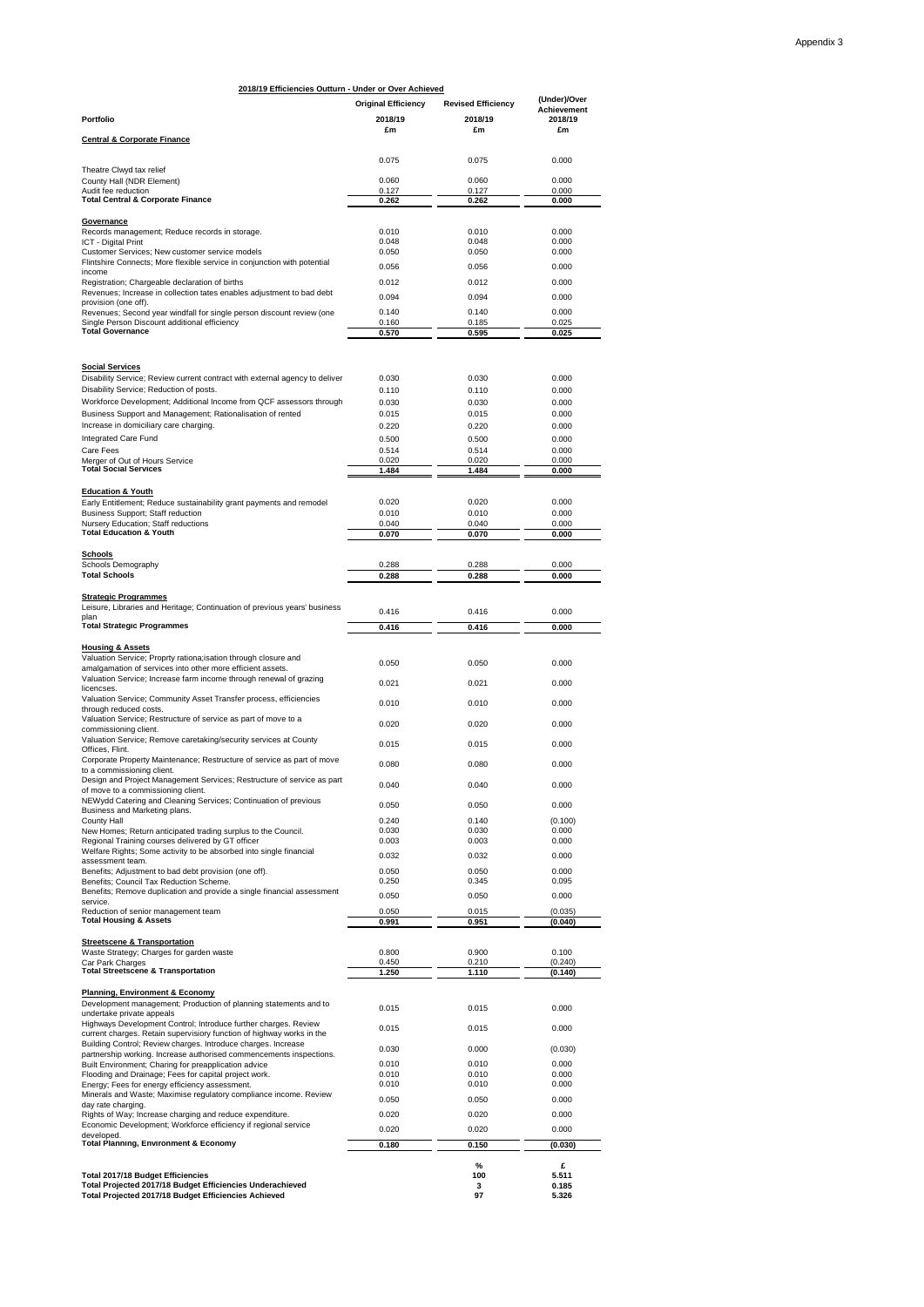|                                                                                                                                         | £m      | £m      |
|-----------------------------------------------------------------------------------------------------------------------------------------|---------|---------|
| Total Reserves as at 1 April 2018                                                                                                       | 13.697  |         |
| Less - Base Level                                                                                                                       | (5.769) |         |
| Total Reserves above base level available for<br>delegation to Cabinet                                                                  |         | 7.928   |
| Less - amount committed as part<br>ot -<br>balancing 2018/19 budget                                                                     |         | (1.945) |
| Less – One off contribution to Schools agreed<br>at Council on 1 March 2018                                                             |         | (0.460) |
| Less - Contribution to fund shortfall in MEAG<br>funding (M2)                                                                           |         | (0.058) |
| Add - transfer from revenue for amount<br>recovered in-year due to change in<br>accounting policy for the Minimum Revenue<br>Provision  |         | 1.400   |
| Add – transfer from revenue for the amount of<br>the VAT rebate received                                                                |         | 1.940   |
| Less - allocation to meet additional in-year<br>budget pressure for the agreed pay award<br>above the 1% included in the 2018/19 budget |         | (0.999) |
| Less – allocation for ongoing resourcing of<br>the Victim Contact Team                                                                  |         | (0.100) |
| Less - allocation for Independent Inquiry into<br><b>Child Sexual Abuse</b>                                                             |         | (0.015) |
| Less – allocation to meet historic child abuse<br>claims                                                                                |         | (0.028) |
| Add – projected outturn underspend                                                                                                      |         | 0.026   |
| Total Contingency Reserve as at 31 <sup>st</sup><br><b>March 2019</b>                                                                   |         | 7.689   |

# **Movements on Council Fund Unearmarked Reserves**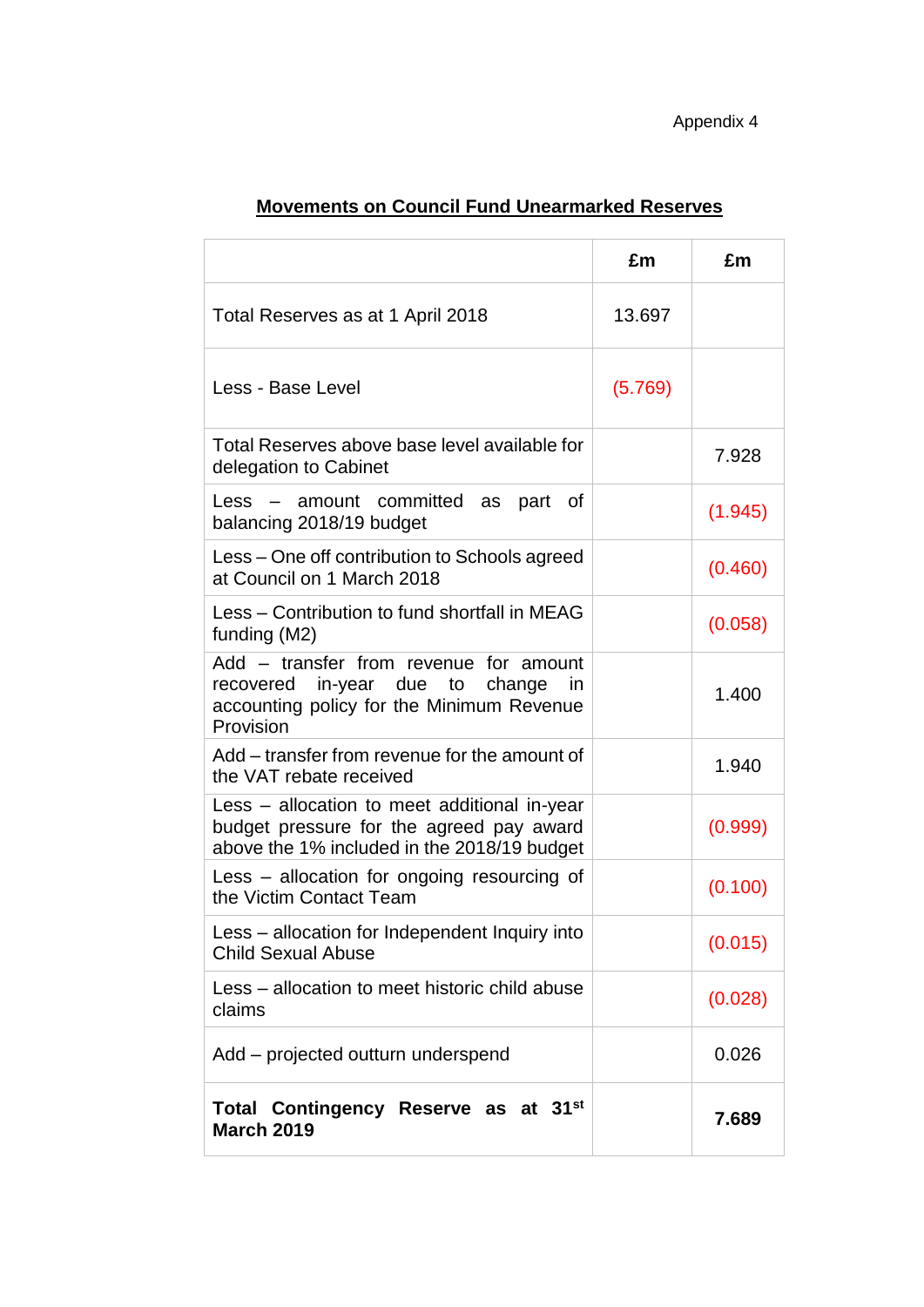| Less – VAT rebate amount committed as part<br>of balancing 2019/20 budget. | (1.900) |
|----------------------------------------------------------------------------|---------|
| Total Contingency Reserve available for<br><b>use</b>                      | 5.789   |